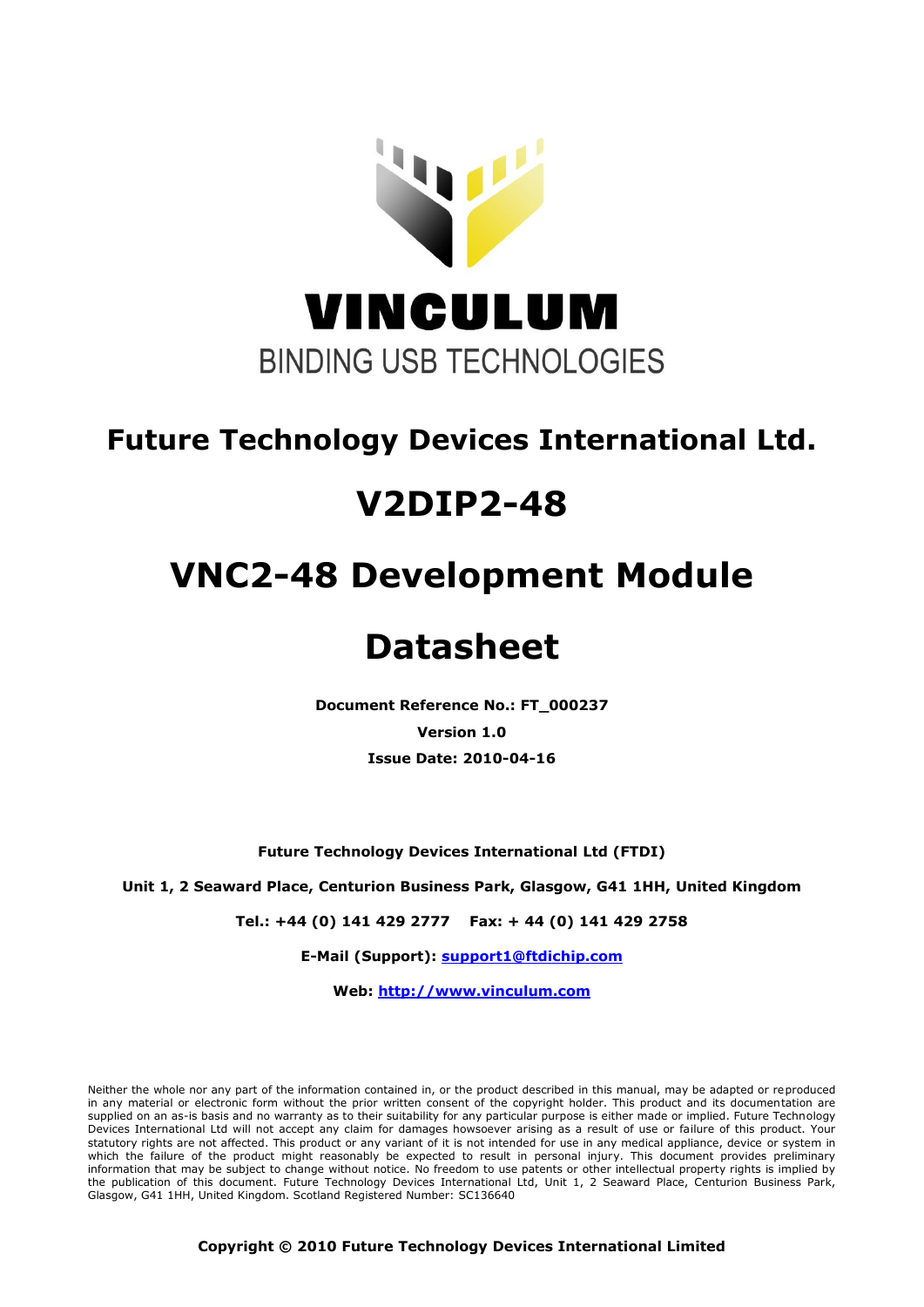

## <span id="page-1-0"></span>**1 Introduction**

V2DIP2-48 module is designed to allow rapid development of designs using the VNC2-48Q IC. The V2DIP1-48 is supplied as a PCB designed to fit into a 40 pin 0.6" wide, 0.1" pitch DIP socket.The module provides access to the UART, parallel FIFO, and SPI interface pins of the VNC2-48Q device, via its IO bus pins. Two USB ports are accessed via type A USB connectors.

#### **V2DIP2 48 photo awaiting**

#### <span id="page-1-1"></span>**Figure 1.1- V2DIP2 48**

The VNC2 is the second of FTDI's Vinculum family of Embedded dual USB host controller devices. The VNC2 device provides USB Host interfacing capability for a variety of different USB device classes including support for BOMS (bulk only mass storage), Printer, HID (human interface devices). For mass storage devices such as USB Flash drives, VNC2 also transparently handles the FAT file structure.

Communication with non USB devices such as a low cost microcontroller is accomplished via either UART, SPI or parallel FIFO interfaces. The VNC2 provides a new cost effective solution for providing USB Host capability into products that previously did not have the hardware resources available.

The VNC2 supports the capability to enable customers to develop custom firmware using the Vinculum II development software tool suite. The development tools support compiler, linker and debugger tools complete within an integrated development environment (IDE).

The Vinculum-II VNC2 family of devices are available in Pb-free (RoHS compliant) 32-lead LQFP, 32-lead QFN, 48-lead LQFP, 48-lead QFN, 64-Lead lQFP and 64-lead QFN packages.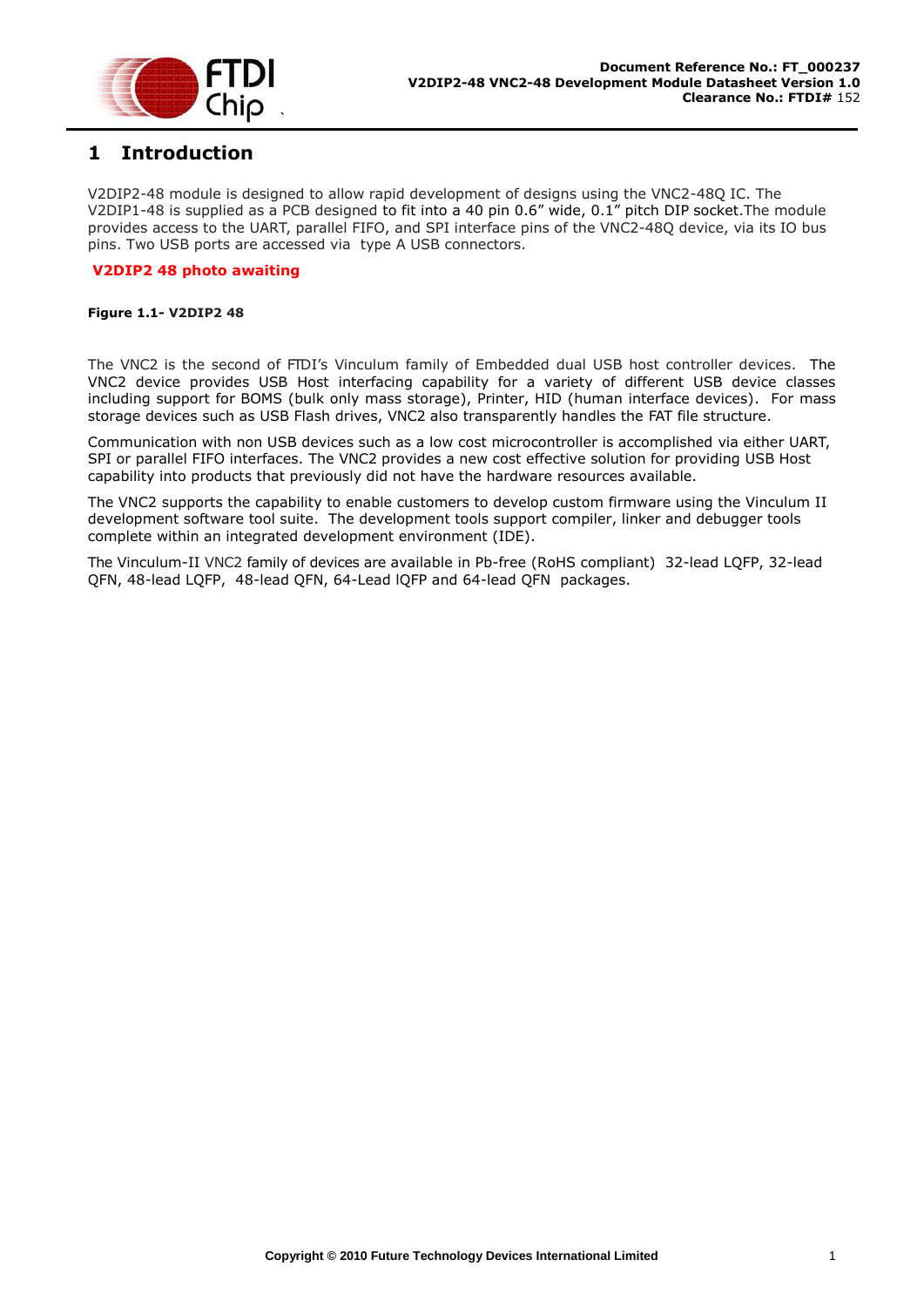

# **Table of Contents**

| 1 |       |                                                                  |  |
|---|-------|------------------------------------------------------------------|--|
| 2 |       |                                                                  |  |
| 3 |       |                                                                  |  |
|   | 3.1   |                                                                  |  |
|   | 3.2   |                                                                  |  |
|   | 3.3   |                                                                  |  |
|   | 3.4   |                                                                  |  |
|   | 3.5   |                                                                  |  |
|   | 3.5.1 |                                                                  |  |
|   | 3.6   |                                                                  |  |
|   | 3.6.1 |                                                                  |  |
|   | 3.6.2 |                                                                  |  |
|   | 3.7   |                                                                  |  |
|   | 3.7.1 |                                                                  |  |
|   | 3.7.2 | Timing Diagram - Asynchronous FIFO Mode Read and Write Cycle  13 |  |
|   | 3.8   |                                                                  |  |
|   | 3.8.1 | Timing Diagram - Synchronous FIFO Mode Read and Write Cycle  15  |  |
|   | 3.9   |                                                                  |  |
|   | 3.9.1 |                                                                  |  |
| 4 |       |                                                                  |  |
|   | 4.1   |                                                                  |  |
|   | 4.2   |                                                                  |  |
|   | 4.3   |                                                                  |  |
| 5 |       |                                                                  |  |
| 6 |       |                                                                  |  |
| 7 |       |                                                                  |  |
|   |       |                                                                  |  |
|   |       |                                                                  |  |
|   |       |                                                                  |  |
|   |       |                                                                  |  |
|   |       |                                                                  |  |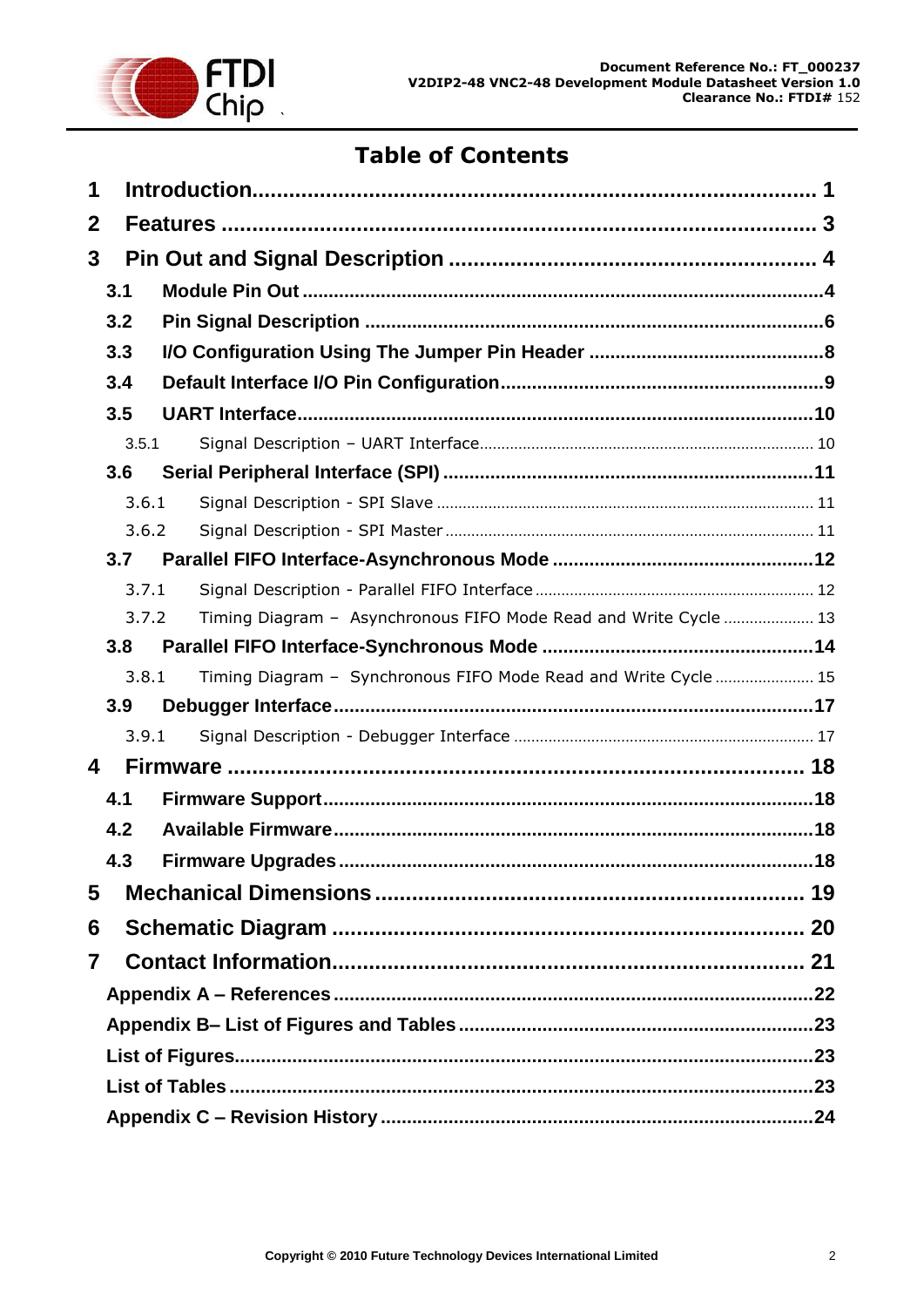

## <span id="page-3-0"></span>**2 Features**

The V2DIP2-48 incorporates the following features:

- Uses FTDI's VNC2-48Q embedded USB host  $\bullet$ controller IC device
- Two USB 'A' type socket to interface with USB peripheral devices
- Jumper selectable UART, parallel FIFO or SPI MCU interfaces
- UART, parallel FIFO and SPI interfaces can be programmed to a choice of available I/O pins
- Single 5V supply input from DIL connectors or 5V supplied via USB VBUS slave interface or debugger module.
- Auxiliary 3.3 V / 200 mA power output to external logic.
- All VNC2 signals available on 0.6" wide. 0.1" pitch DIL male connectors.
- Power and traffic indicator LED's
- V2DIP2-48 is a Pb-free, RoHS complaint development module.
- Debugger interface pin available on DIL pins or  $\bullet$ via 6 way male header which interfaces to separate debugger module.
- Firmware upgrades via UART or debugger  $\bullet$ interface pin header
- FOC software development suite of tools to  $\bullet$ create customised firmware includes a Compiler, Linker,Debugger and Assembler all wrapped up in an easy to use Integrated Design Environment GUI.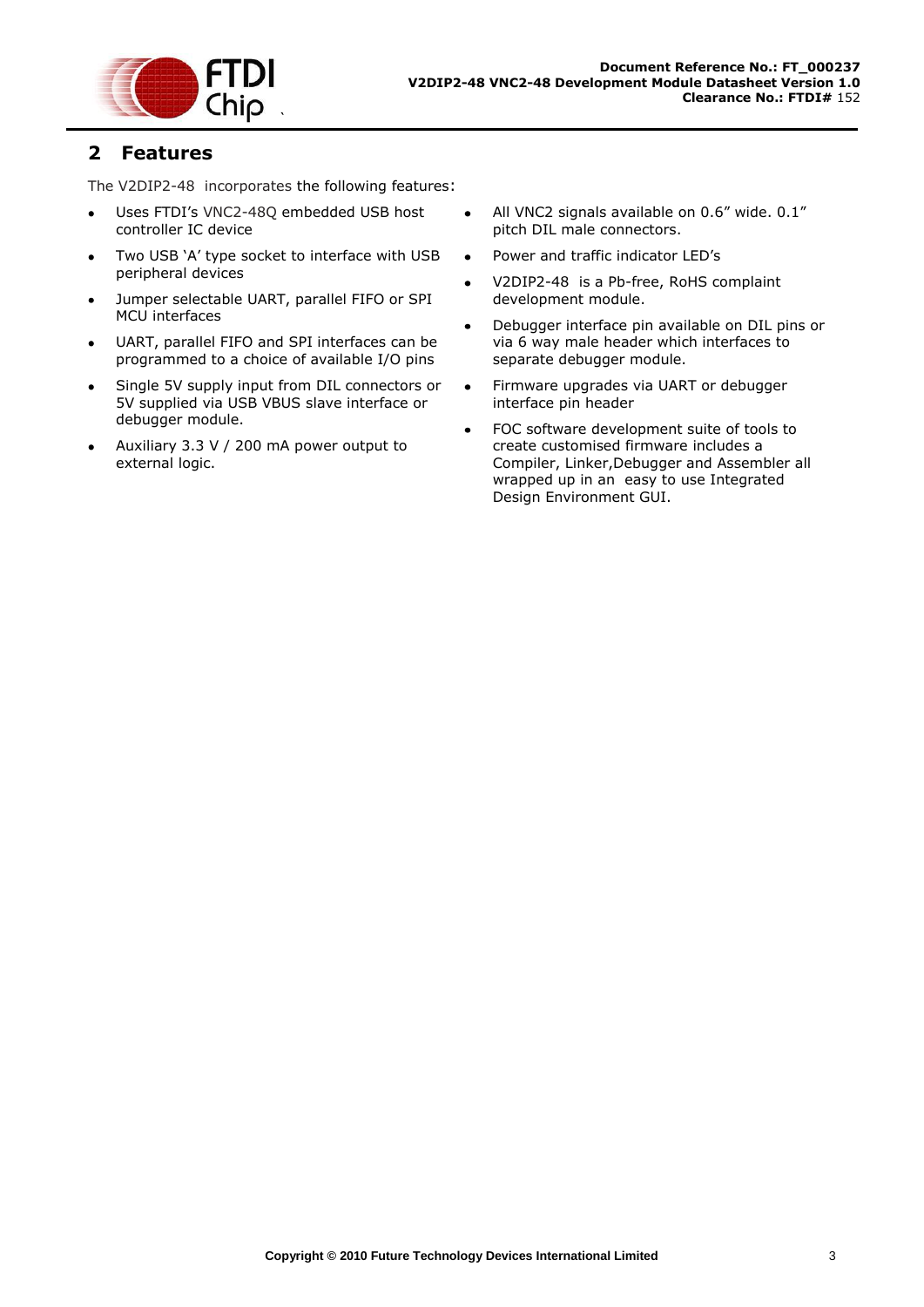

# <span id="page-4-0"></span>**3 Pin Out and Signal Description**

## <span id="page-4-1"></span>**3.1 Module Pin Out**



<span id="page-4-2"></span>**Figure 3.1 - V2DIP2 48 Module Pin Out (Top View)**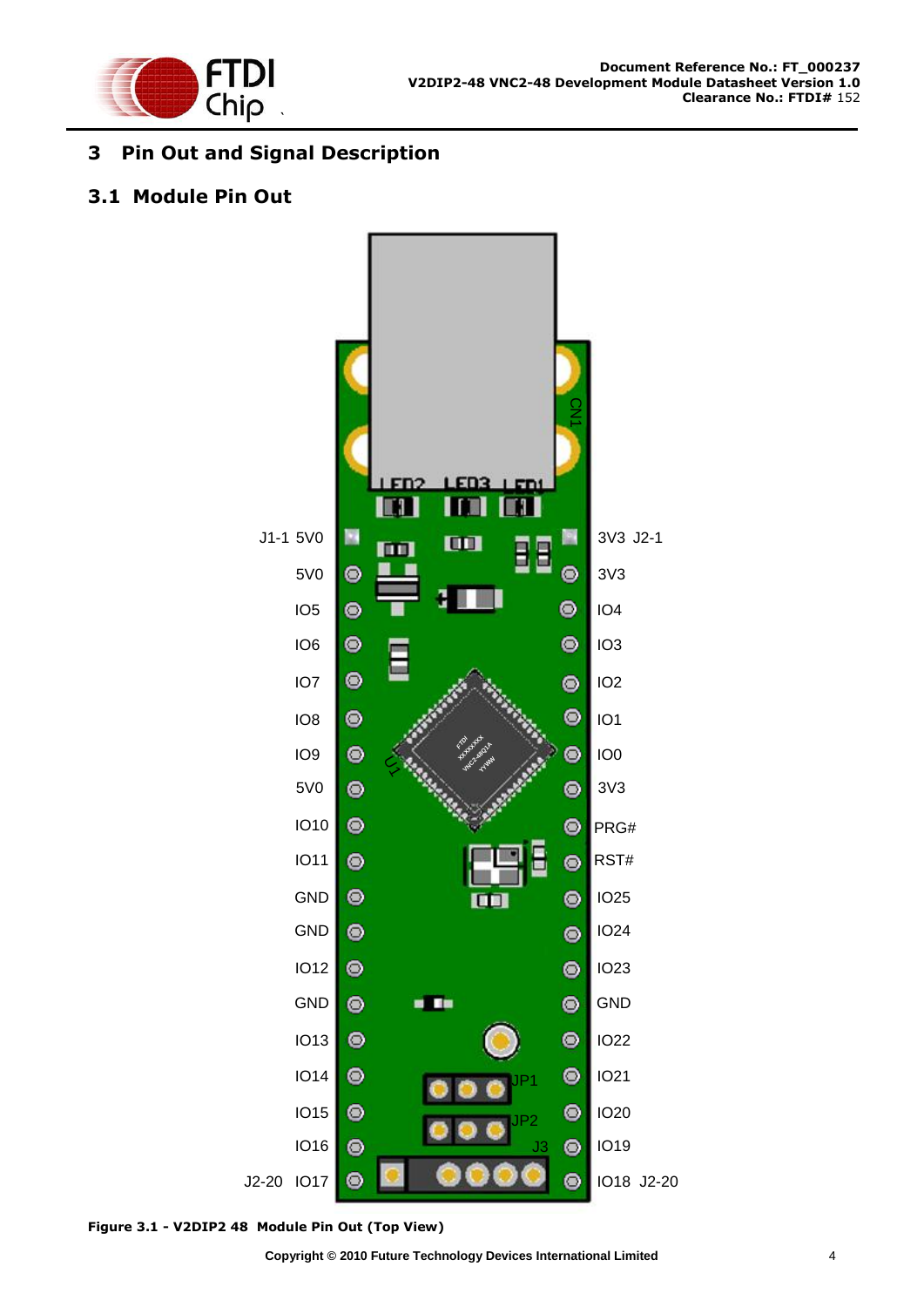



<span id="page-5-0"></span>**Figure 3.2 - V2DIP2 48 Module Pin Out (Bottom View)**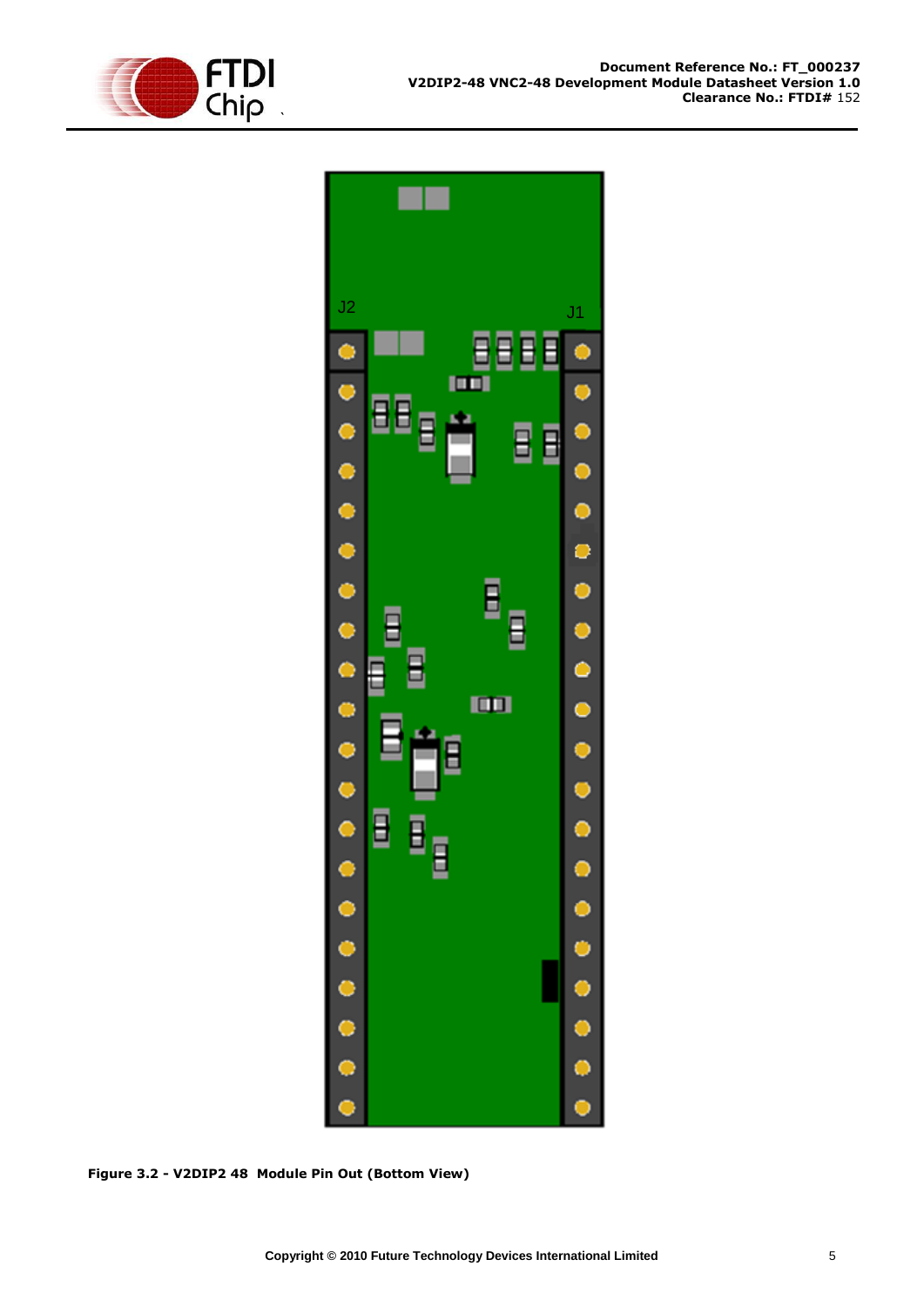

# <span id="page-6-0"></span>**3.2 Pin Signal Description**

| Pin No.<br>(VDIP2) | <b>Name</b><br>(VDIP2) | <b>Pin Name</b><br>on PCB | <b>Type</b> | <b>Description</b>                                                                                                                                                                                                                                                                                                                                                                                                                                           |  |  |  |
|--------------------|------------------------|---------------------------|-------------|--------------------------------------------------------------------------------------------------------------------------------------------------------------------------------------------------------------------------------------------------------------------------------------------------------------------------------------------------------------------------------------------------------------------------------------------------------------|--|--|--|
|                    |                        |                           |             |                                                                                                                                                                                                                                                                                                                                                                                                                                                              |  |  |  |
| $J1 - 1$<br>(1)    | <b>NC</b>              |                           |             | Not connected                                                                                                                                                                                                                                                                                                                                                                                                                                                |  |  |  |
| $J1-2$<br>(2)      | 5V <sub>0</sub>        | 5V <sub>0</sub>           | PWR Input   | 5.0V module supply pin. This pin can be used to provide the 5.0V<br>input to the V2DIP2-48 when the V2DIP2-48 is not powered from the<br>USB connector (VBUS) or the debugger interface. Also connected to                                                                                                                                                                                                                                                   |  |  |  |
|                    |                        |                           |             | DIL connector pins J1-2, J1-3 and J1-9 and J3-6.                                                                                                                                                                                                                                                                                                                                                                                                             |  |  |  |
| $J1-3$<br>(3)      | 5V <sub>0</sub>        | 5V <sub>0</sub>           | PWR Input   | 5.0V module supply pin. This pin can be used to provide the 5.0V<br>input to the V2DIP2-48 when the V2DIP2-48 is not powered from the<br>USB connector (VBUS) or the debugger interface. Also connected to<br>DIL connector pins J1-2, J1-3 and J1-9 and J3-6.                                                                                                                                                                                               |  |  |  |
| $J1 - 4$<br>(4)    | IOBUS5                 | IO <sub>5</sub>           | Output      | USB port 1 traffic activity indicator LED. This pin is hard wired to a<br>green LED on board the PCB. It is also brought out onto this pin which<br>allows for the possibility of bringing out an additional LED traffic<br>indicator out of the VDIP2 board. For example, if the VDIP2 USB<br>connector is brought out onto an instrument front panel, an activity<br>LED could be mounted along side it.                                                   |  |  |  |
| $J1-5$<br>(5)      | IOBUS6                 | IO <sub>6</sub>           | Output      | USB port 2 traffic activity indicator LED. This pin is hard wired to a<br>green LED on board the PCB. It is also brought out onto this pin which<br>allows for the possibility of bringing out an additional LED traffic<br>indicator out of the VDIP2 board. For example, if the VDIP2 USB<br>connector is brought out onto an instrument front panel, an activity<br>LED could be mounted along side it.<br>5V safe bidirectional data / control bus bit 7 |  |  |  |
| $J1-6$<br>(6)      | IOBUS7                 | IO <sub>7</sub>           | I/O         |                                                                                                                                                                                                                                                                                                                                                                                                                                                              |  |  |  |
| $J1 - 7$<br>(7)    | IOBUS8                 | IO8                       | I/O         | 5V safe bidirectional data / control bus bit 8                                                                                                                                                                                                                                                                                                                                                                                                               |  |  |  |
| $J1-8$<br>(8)      | IOBUS9                 | IO9                       | I/O         | 5V safe bidirectional data / control bus bit 9                                                                                                                                                                                                                                                                                                                                                                                                               |  |  |  |
| $J1-9$<br>(9)      | 5V <sub>0</sub>        | 5V <sub>0</sub>           | <b>PWR</b>  | 5.0V module supply pin. This pin can be used to provide the 5.0V<br>input to the V2DIP2-48 when the V2DIP2-48 is not powered from the<br>USB connector (VBUS) or the debugger interface. Also connected to<br>DIL connector pins J1-2, J1-3 and J1-9 and J3-6.                                                                                                                                                                                               |  |  |  |
| $J1 - 10$<br>(10)  | IOBUS10                | IO10                      | I/O         | 5V safe bidirectional data / control bus bit 10                                                                                                                                                                                                                                                                                                                                                                                                              |  |  |  |
| J1-11<br>(11)      | IOBUS11                | IO11                      | I/O         | 5V safe bidirectional data / control bus bit 11                                                                                                                                                                                                                                                                                                                                                                                                              |  |  |  |
| $J1-12$<br>(12)    | GND                    | <b>GND</b>                | <b>PWR</b>  | Module ground supply pin                                                                                                                                                                                                                                                                                                                                                                                                                                     |  |  |  |
| $J1-13$<br>(13)    | GND                    | GND                       | <b>PWR</b>  | Module ground supply pin                                                                                                                                                                                                                                                                                                                                                                                                                                     |  |  |  |
| $J1 - 14$<br>(14)  | IOBUS12                | IO12                      | I/O         | 5V safe bidirectional data / control bus bit 12                                                                                                                                                                                                                                                                                                                                                                                                              |  |  |  |
| $J1 - 15$<br>(15)  | GND                    | GND                       | <b>PWR</b>  | Module ground supply pin                                                                                                                                                                                                                                                                                                                                                                                                                                     |  |  |  |
| $J1-16$<br>(16)    | IOBUS13                | IO13                      | I/O         | 5V safe bidirectional data / control bus bit 13                                                                                                                                                                                                                                                                                                                                                                                                              |  |  |  |
| $J1-17$<br>(17)    | IOBUS14                | <b>IO14</b>               | I/O         | 5V safe bidirectional data / control bus bit 14                                                                                                                                                                                                                                                                                                                                                                                                              |  |  |  |
| $J1-18$<br>(18)    | IOBUS15                | IO15                      | I/O         | 5V safe bidirectional data / control bus bit 15                                                                                                                                                                                                                                                                                                                                                                                                              |  |  |  |

<span id="page-6-1"></span>**Table 3.1 - V2DIP2 48 Port Selection Jumper Pins**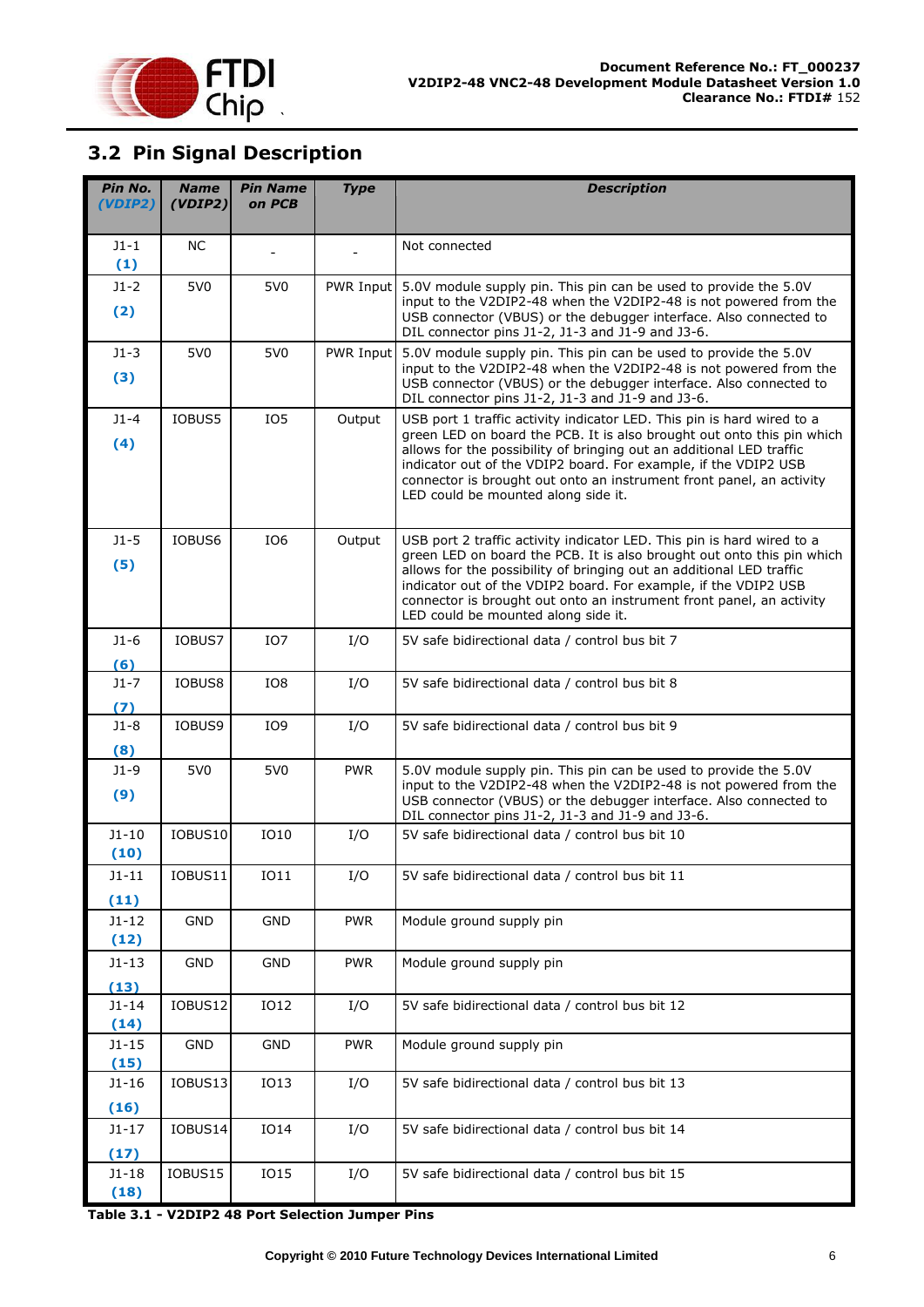

| Pin No.<br>(VDIP2)      | <b>Name</b>     | <b>Pin Name</b><br>on PCB | <b>Type</b>              | <b>Description</b>                                                                                                                                               |  |  |
|-------------------------|-----------------|---------------------------|--------------------------|------------------------------------------------------------------------------------------------------------------------------------------------------------------|--|--|
| $J1-19$<br>(19)         | IOBUS16         | IO16                      | I/O                      | 5V safe bidirectional data / control bus bit 16                                                                                                                  |  |  |
| $J1-20$<br>(20)         | IOBUS17         | <b>IO17</b>               | I/O                      | 5V safe bidirectional data / control bus bit 17                                                                                                                  |  |  |
| $J2 - 1$<br>(40)        | <b>NC</b>       | $\overline{\phantom{a}}$  | $\overline{\phantom{a}}$ | Not Connected                                                                                                                                                    |  |  |
| $J2-2$<br>(39)          | 3V <sub>3</sub> | 3V <sub>3</sub>           | <b>PWR</b><br>Output     | 3.3V output from V2DIP2-48 on board 3.3V L.D.O.                                                                                                                  |  |  |
| $J2-3$<br>(38)          | 3V <sub>3</sub> | 3V <sub>3</sub>           | <b>PWR</b><br>Output     | 3.3V output from V2DIP2-48 on board 3.3V L.D.O.                                                                                                                  |  |  |
| $J2 - 4$                | IOBUS4          | IO <sub>4</sub>           | I/O                      | 5V safe bidirectional data / control bus bit 4                                                                                                                   |  |  |
| (37)<br>$J2-5$          | IOBUS3          | IO <sub>3</sub>           | I/O                      | 5V safe bidirectional data / control bus bit 3                                                                                                                   |  |  |
| (36)<br>$J2-6$          | IOBUS2          | IO <sub>2</sub>           | I/O                      | 5V safe bidirectional data / control bus bit 2                                                                                                                   |  |  |
| (35)<br>$J2-7$          | IOBUS1          | IO1                       | I/O                      | 5V safe bidirectional data / control bus bit 1                                                                                                                   |  |  |
| (34)<br>$J2-8$          | IOBUS0          | IO <sub>0</sub>           | I/O                      | 5V safe bidirectional data / control bus bit 0                                                                                                                   |  |  |
| (33)<br>$J2-9$          | 3V <sub>3</sub> | 3V <sub>3</sub>           | <b>PWR</b><br>Output     | 3.3V output from V2DIP2's on board 3.3V L.D.O.                                                                                                                   |  |  |
| (32)<br>$J2-10$         | PROG#           | PRG#                      | Input                    | This pin is used in combination with the RESET# pin and the UART                                                                                                 |  |  |
| (31)                    |                 |                           |                          | interface to program firmware into the VNC2.                                                                                                                     |  |  |
| $J2-11$<br>(30)         | RESET#          | RST#                      | Input                    | Can be used by an external device to reset the VNC2. This pin can<br>be used in combination with PROG# and the UART interface to<br>caram firmware into the VNC2 |  |  |
| $J2-12$<br>(29)         | IOBUS25         | <b>IO25</b>               | I/O                      | 5V safe bidirectional data / control bus bit 25                                                                                                                  |  |  |
| $J2-13$<br>(28)         | IOBUS24         | IO24                      | I/O                      | 5V safe bidirectional data / control bus bit 24                                                                                                                  |  |  |
| $J2-14$<br>(27)         | IOBUS23         | IO23                      | I/O                      | 5V safe bidirectional data / control bus bit 23                                                                                                                  |  |  |
| $J2-15$<br>(26)         | GND             | <b>GND</b>                | <b>PWR</b>               | Module ground supply pin                                                                                                                                         |  |  |
| $J2-16$<br>(25)         | IOBUS22         | IO22                      | I/O                      | 5V safe bidirectional data / control bus bit 22                                                                                                                  |  |  |
| $J2-17$                 | IOBUS21         | IO21                      | I/O                      | 5V safe bidirectional data / control bus bit 21                                                                                                                  |  |  |
| (24)<br>$J2-18$<br>(23) | IOBUS20         | IO20                      | I/O                      | 5V safe bidirectional data / control bus bit 20                                                                                                                  |  |  |
| $J2-19$<br>(22)         | IOBUS19         | IO19                      | I/O                      | 5V safe bidirectional data / control bus bit 19                                                                                                                  |  |  |
| $J2-20$<br>(21)         | IOBUS18         | <b>IO18</b>               | I/O                      | 5V safe bidirectional data / control bus bit 18                                                                                                                  |  |  |

**Table 3.1 - V2DIP2 48 Port Selection Jumper Pins**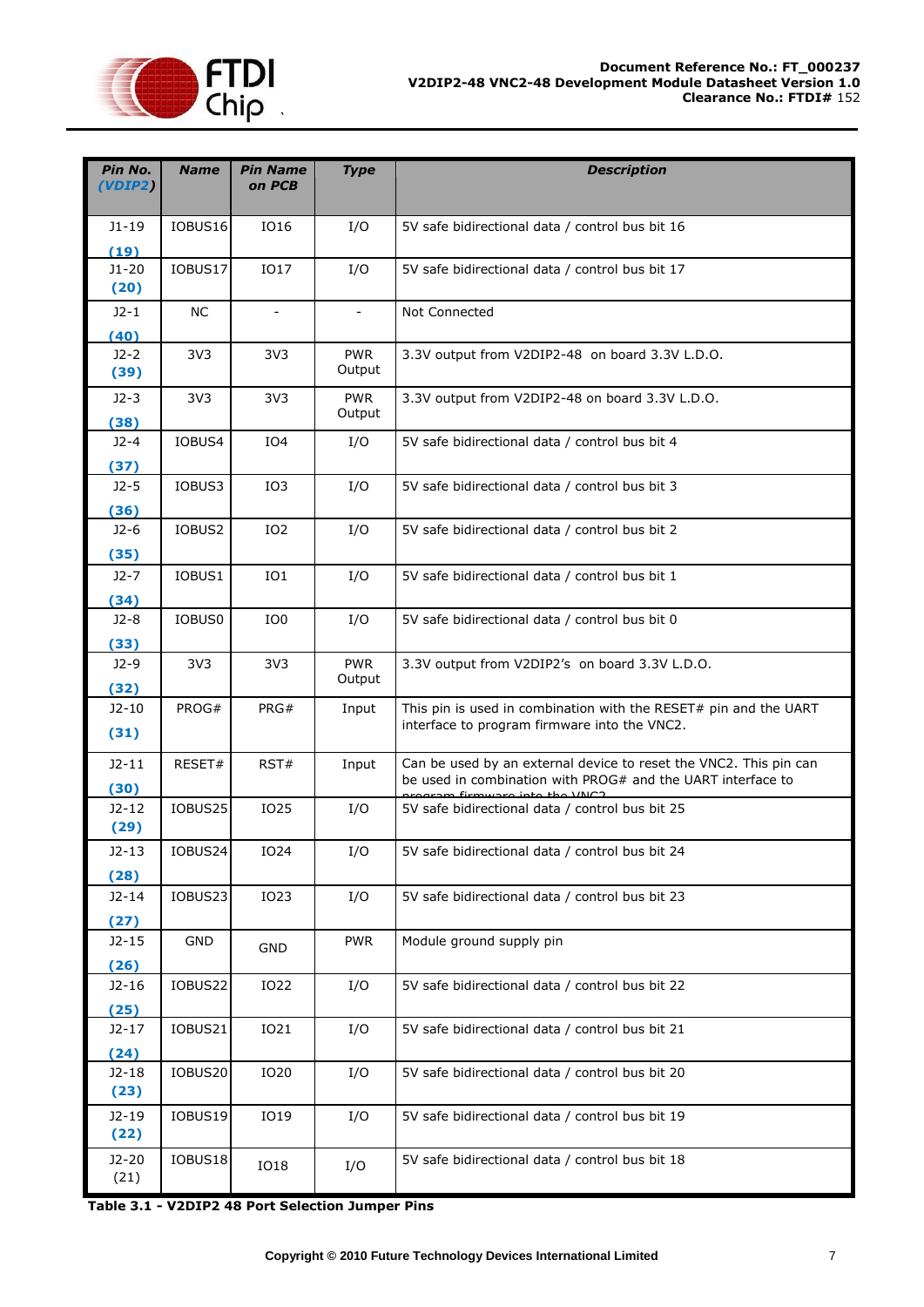

## <span id="page-8-0"></span>**3.3 I/O Configuration Using The Jumper Pin Header**

Two three way jumper pin headers are provided to allow for simple configuration of the I/O on data and control bus pins of the 48 pin QFN Vinculum-II. This is done by a combination of pulling up or pulling down the 48 pin QFN Vinculum-II IOBUS25 (pin 46) and IOBUS26 (pin 47). The relevant portion of the V2DIP2-48 module schematic is shown in **[Figure 3.3](#page-8-1)**



<span id="page-8-1"></span> **Figure 3.3 - V2DIP2 48 On-Board Jumper Pin Configuration.**

| <b>IOBUS25</b><br>(VNC2-48Q pin 47) | <b>IOBUS26</b><br>(VNC2-48Q pin 46) | <b>I/O Mode</b>    |
|-------------------------------------|-------------------------------------|--------------------|
| Pull-Up                             | Pull-Up                             | <b>Serial UART</b> |
| Pull-Up                             | Pull-Down                           | <b>SPI</b>         |
| Pull-Down                           | Pull-Up                             | Parallel FIFO      |
| Pull-Down                           | Pull-Down                           | Serial UART        |

<span id="page-8-2"></span>**Table 3.2 - V2DIP2 48 Port Selection Jumper Pins**

NOTE: This is only applicable when using VNC1L compatible firmware e.g. V2DAP2. Other wise the user can set the pins for their own use.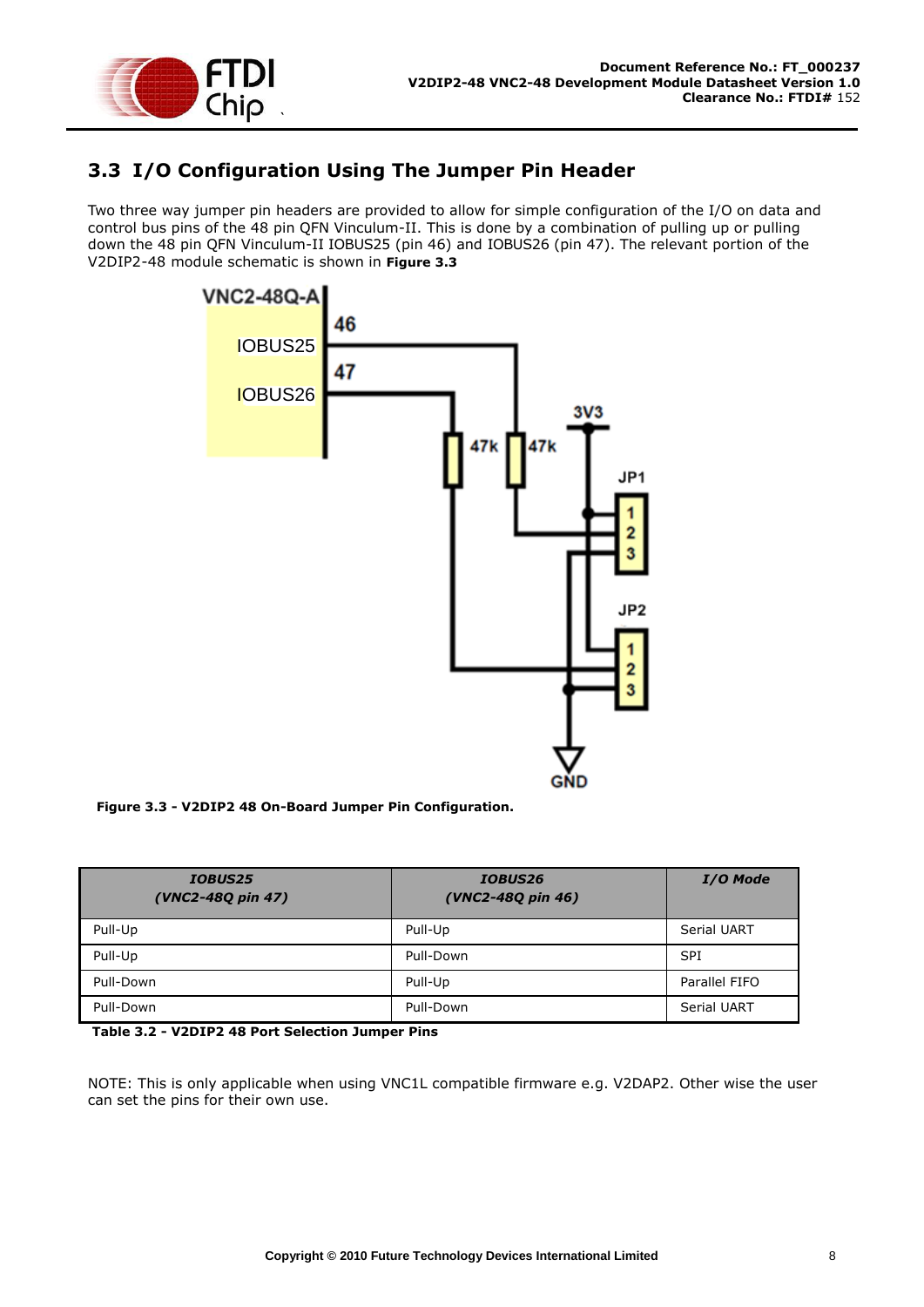

# <span id="page-9-0"></span>**3.4 Default Interface I/O Pin Configuration**

The VNC2-48Q device is pre-programmed with default settings for the I/O pins however they can be easily changed to suit a designers needs. The default interface I/O pin configuration of the VNC2-48Q device are shown in **[Table 3.3](#page-9-1)**

| Pin<br>No. | <b>Name</b> | Pin<br><b>Nam</b>  |          | <b>Data and Control Bus Configuration</b><br><b>Options</b> |                                      |                                                 |                                                    |                                     |
|------------|-------------|--------------------|----------|-------------------------------------------------------------|--------------------------------------|-------------------------------------------------|----------------------------------------------------|-------------------------------------|
|            |             | e on<br><b>PCB</b> | Ty<br>pe | <b>UART</b><br><b>Interface</b>                             | <b>SPI Slave</b><br><b>Interface</b> | <b>SPI</b><br><b>Master</b><br><b>Interface</b> | <b>Parallel</b><br><b>FIFO</b><br><b>Interface</b> | <b>Debugger</b><br><b>Interface</b> |
| $J2-8$     | IOBUS0      | IO <sub>0</sub>    | I/O      | <b>NA</b>                                                   | <b>NA</b>                            | <b>NA</b>                                       | <b>NA</b>                                          | Debug. if                           |
| $J2-4$     | IOBUS4      | IO <sub>4</sub>    | I/O      | <b>NA</b>                                                   | spi_s0_clk                           | <b>NA</b>                                       | <b>NA</b>                                          | <b>NA</b>                           |
| $J1 - 4$   | IOBUS5      | IO <sub>5</sub>    | I/O      | <b>NA</b>                                                   | spi_s0_mosi                          | <b>NA</b>                                       | <b>NA</b>                                          | <b>NA</b>                           |
| $J1 - 5$   | IOBUS6      | IO <sub>6</sub>    | I/O      | <b>NA</b>                                                   | spi s0 miso                          | <b>NA</b>                                       | <b>NA</b>                                          | <b>NA</b>                           |
| $J1-6$     | IOBUS7      | IO <sub>7</sub>    | I/O      | <b>NA</b>                                                   | spi s0 $ss#$                         | <b>NA</b>                                       | <b>NA</b>                                          | <b>NA</b>                           |
| $J1-7$     | IOBUS8      | IO8                | I/O      | <b>NA</b>                                                   | <b>NA</b>                            | spi_m_clk                                       | NА                                                 | ΝA                                  |
| $J1-8$     | IOBUS9      | IO9                | I/O      | <b>NA</b>                                                   | <b>NA</b>                            | spi m mosi                                      | <b>NA</b>                                          | <b>NA</b>                           |
| $J1 - 10$  | IOBUS10     | IO10               | I/O      | <b>NA</b>                                                   | <b>NA</b>                            | spi m miso                                      | <b>NA</b>                                          | <b>NA</b>                           |
| $J1 - 11$  | IOBUS11     | <b>IO11</b>        | I/O      | <b>NA</b>                                                   | <b>NA</b>                            | spi m ss#                                       | <b>NA</b>                                          | <b>NA</b>                           |
| $J1 - 14$  | IOBUS12     | <b>IO12</b>        | I/O      | uart txd                                                    | <b>NA</b>                            | <b>NA</b>                                       | <b>NA</b>                                          | <b>NA</b>                           |
| $J1 - 16$  | IOBUS13     | <b>IO13</b>        | I/O      | uart rxd                                                    | <b>NA</b>                            | <b>NA</b>                                       | <b>NA</b>                                          | <b>NA</b>                           |
| $J1 - 17$  | IOBUS14     | <b>IO14</b>        | I/O      | uart $rts#$                                                 | <b>NA</b>                            | <b>NA</b>                                       | <b>NA</b>                                          | <b>NA</b>                           |
| $J1-18$    | IOBUS15     | <b>IO15</b>        | I/O      | uart cts#                                                   | <b>NA</b>                            | <b>NA</b>                                       | <b>NA</b>                                          | <b>NA</b>                           |
| $J1-19$    | IOBUS16     | IO16               | I/O      | uart dtr#                                                   | <b>NA</b>                            | <b>NA</b>                                       | NА                                                 | <b>NA</b>                           |
| $J1-20$    | IOBUS17     | <b>IO17</b>        | I/O      | uart_dsr#                                                   | <b>NA</b>                            | <b>NA</b>                                       | <b>NA</b>                                          | <b>NA</b>                           |
| $J2-20$    | IOBUS18     | <b>IO18</b>        | I/O      | uart $dcd#$                                                 | <b>NA</b>                            | <b>NA</b>                                       | <b>NA</b>                                          | <b>NA</b>                           |
| $J2-19$    | IOBUS19     | IO19               | I/O      | uart_ri#                                                    | <b>NA</b>                            | <b>NA</b>                                       | <b>NA</b>                                          | <b>NA</b>                           |
| $J2-18$    | IOBUS20     | IO20               | I/O      | uart tx active                                              | <b>NA</b>                            | <b>NA</b>                                       | <b>NA</b>                                          | <b>NA</b>                           |

<span id="page-9-1"></span>**Table 3.3 - Default Interface I/O Pin Configuration**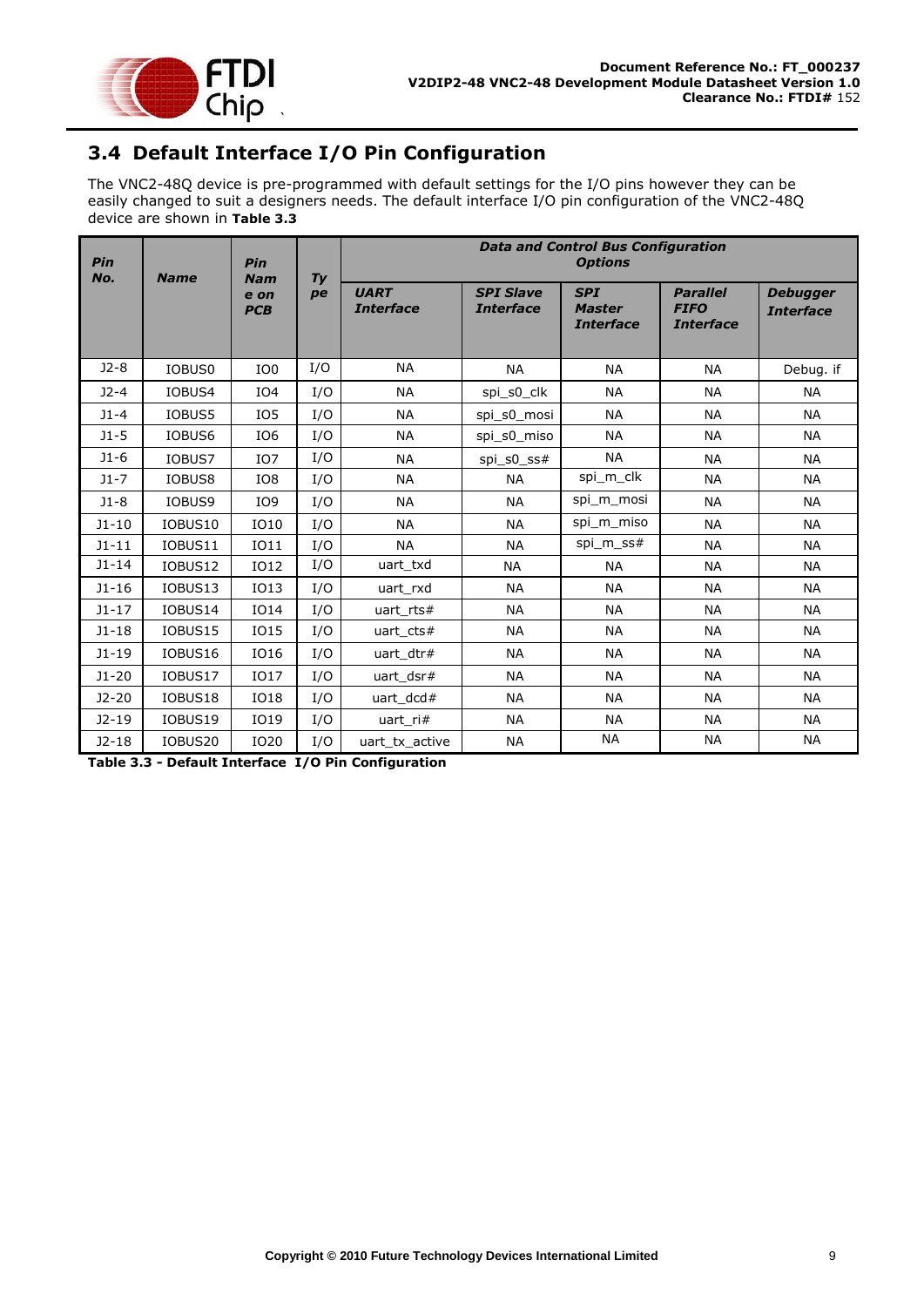

# <span id="page-10-0"></span>**3.5 UART Interface**

When the data and control buses are configured in UART mode, the interface implements a standard asynchronous serial UART port with flow control. The UART can support baud rates from 300baud to 3Mbaud. The UART interface is described more fully in a Vinculum-II datasheet please refer to:- [FTDI](http://www.ftdichip.com/)  [website.](http://www.ftdichip.com/)

#### <span id="page-10-1"></span>**3.5.1 Signal Description – UART Interface**

The UART signals can be programmed to a choice of I/O pin available. **[Table 3.4](#page-10-2)** explains the available pins for each of the UART signals.

| <b>Available Pins</b>                               | <b>Name</b>    | <b>Type</b> | <b>Description</b>                                                                                                                                                                                                                                                                                                 |
|-----------------------------------------------------|----------------|-------------|--------------------------------------------------------------------------------------------------------------------------------------------------------------------------------------------------------------------------------------------------------------------------------------------------------------------|
| J2-8, J2-4, J1-7, J1-14, J1-19, J2-18,<br>$J2 - 13$ | uart txd       | Output      | Transmit asynchronous data output                                                                                                                                                                                                                                                                                  |
| J2-7, J1-4, J1-8, J1-16, J1-20, J2-17               | uart $rxd#$    | Input       | Receive asynchronous data input                                                                                                                                                                                                                                                                                    |
| J2-6, J1-5, J1-10, J1-17, J2-20, J2-16              | uart $rts#$    | Output      | Request To Send Control Output                                                                                                                                                                                                                                                                                     |
| J2-5, JI-6, J1-11, J1-18, J2-19,<br>$J2-14$         | uart cts#      | Input       | Clear To Send Control Input                                                                                                                                                                                                                                                                                        |
| J2-8, J2-4, J1-7, J1-14, J1-19, J2-18,<br>$J2-13$   | uart dtr#      | Output      | Data Acknowledge (Data Terminal<br>Ready Control) Output                                                                                                                                                                                                                                                           |
| J2-7, J1-4, J1-8, J1-16, J1-20, J2-17               | uart_dsr#      | Input       | Data Request (Data Set Ready<br>Control) Input                                                                                                                                                                                                                                                                     |
| J2-6, J1-5, J1-10, J1-17, J2-20, J2-16              | uart_dcd#      | Input       | Data Carrier Detect Control Input                                                                                                                                                                                                                                                                                  |
| J2-5, JI-6, J1-11, J1-18, J2-19,<br>$J2-14$         | uart $ri#$     | Input       | Ring Indicator Control Input.<br>uart_ri# low can be used to resume<br>the PC USB Host controller from<br>suspend.                                                                                                                                                                                                 |
| J2-8, J2-4, J1-7, J1-14, J1-19, J2-18,<br>$12 - 13$ | uart tx active | Output      | Enable Transmit Data for RS485<br>designs, uart tx active may be used<br>to signal that a transmit operation is<br>in progress. The uart_tx_active signal<br>will be set high one bit-time before<br>data is transmitted and return low<br>one bit time after the last bit of a<br>data frame has been transmitted |

<span id="page-10-2"></span>**Table 3.4 - Data and Control Bus Signal Mode Options – UART Interface**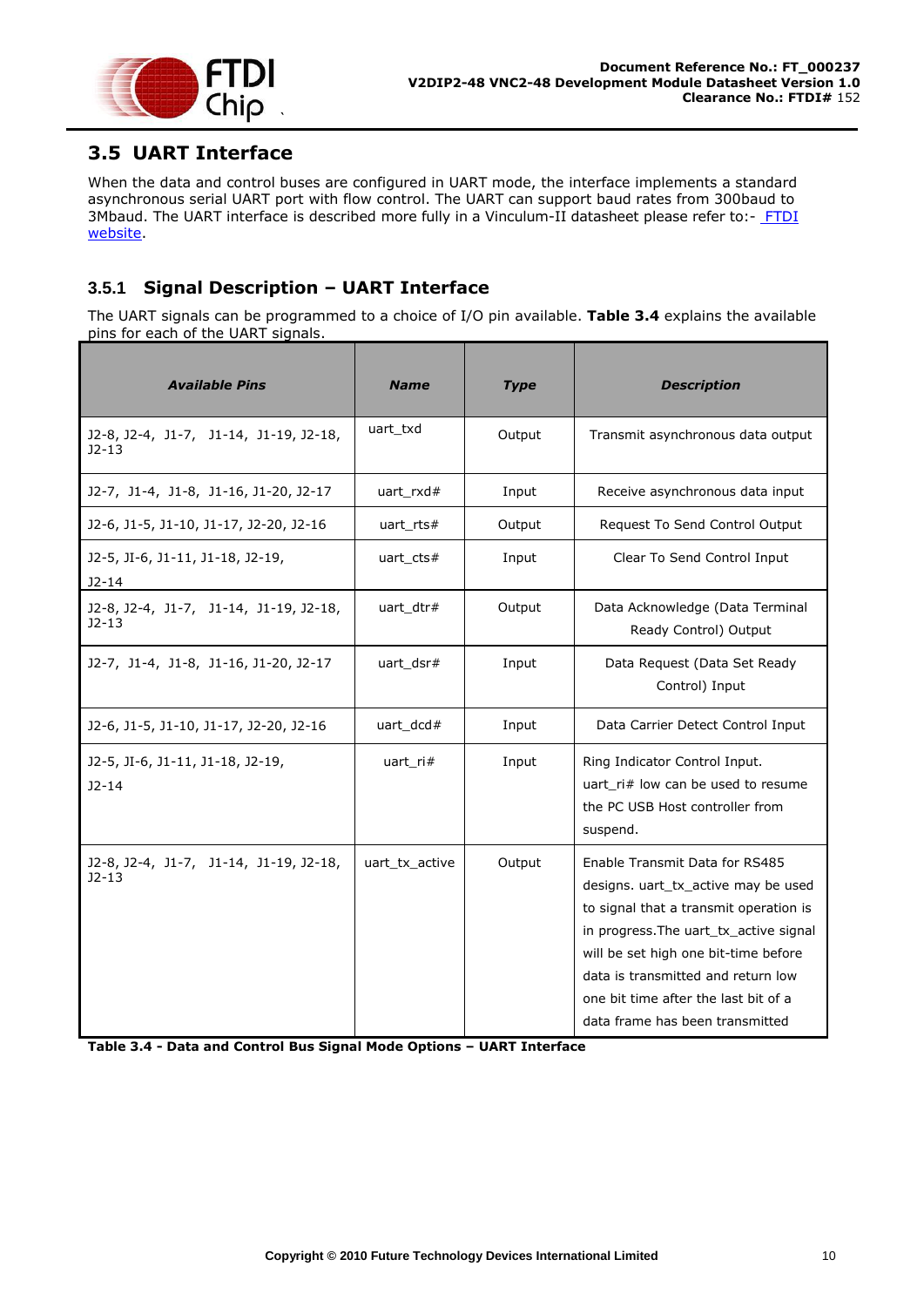

# <span id="page-11-0"></span>**3.6 Serial Peripheral Interface (SPI)**

The VNC2-48Q has one master module and two slave modules. These modules are described more fully in a Vinculum-II datasheet please refer to:- [FTDI website.](http://www.ftdichip.com/)

### <span id="page-11-1"></span>**3.6.1 Signal Description - SPI Slave**

The SPI Slave signals can be programmed to a choice of available I/O pins. **[Table 3.5](#page-11-3)** explains the available pins for each of the SPI Slave signals.

|                                                   | <b>Name</b>                   | <b>Type</b>  | <b>Description</b>                                              |
|---------------------------------------------------|-------------------------------|--------------|-----------------------------------------------------------------|
| <b>Available Pins</b>                             |                               |              |                                                                 |
| J2-8, J2-4, J1-7, J1-14, J1-19, J2-18,<br>$J2-13$ | spi s0 clk<br>spi s1 clk      | Input        | Slave clock input                                               |
| J2-7, J1-4, J1-8, J1-16, J1-20, J2-17             | spi s0 mosi<br>spi s1 mosi    | Input/Output | Master Out Slave In<br>Synchronous data from master to<br>slave |
| J2-6, J1-5, J1-10, J1-17, J2-20, J2-16            | spi s0 miso<br>spi s1 miso    | Output       | Master In Slave Out<br>Synchronous data from slave to<br>master |
| J2-5, JI-6, J1-11, J1-18, J2-19,<br>$J2 - 14$     | spi s0 $ss#$<br>$spi_s1$ _ss# | Input        | Slave chip select                                               |

<span id="page-11-3"></span>**Table 3.5 - Data and Control Bus Signal Mode Options – SPI Slave** 

#### <span id="page-11-2"></span>**3.6.2 Signal Description - SPI Master**

The SPI Master signals can be programmed to a choice of available I/O pins **[Table 3.6](#page-11-4)** shows the SPI master signals and the available pins that they can be mapped.

| <b>Available Pins</b>                             | <b>Name</b>   | <b>Type</b> | <b>Description</b>                                              |
|---------------------------------------------------|---------------|-------------|-----------------------------------------------------------------|
| J2-8, J2-4, J1-7, J1-14, J1-19, J2-18,<br>$J2-13$ | spi m clk     | Output      | SPI master clock input                                          |
| J2-7, J1-4, J1-8, J1-16, J1-20, J2-17             | spi m mosi    | Output      | Master Out Slave In<br>Synchronous data from master to<br>slave |
| J2-6, J1-5, J1-10, J1-17, J2-20, J2-16            | spi m miso    | Input       | Master In Slave Out<br>Synchronous data from slave to<br>master |
| J2-5, JI-6, J1-11, J1-18, J2-19,<br>$J2 - 14$     | spi m cs $0#$ | Output      | Active low slave select 0 from master<br>t٥<br>slave 0          |
| J2-8, J2-4, J1-7, J1-14, J1-19, J2-18,<br>$J2-13$ | spi m cs $1#$ | Output      | Active low slave select 1 from master<br>to<br>slave 1          |

<span id="page-11-4"></span>**Table 3.6 - Data and Control Bus Signal Mode Options – SPI Master**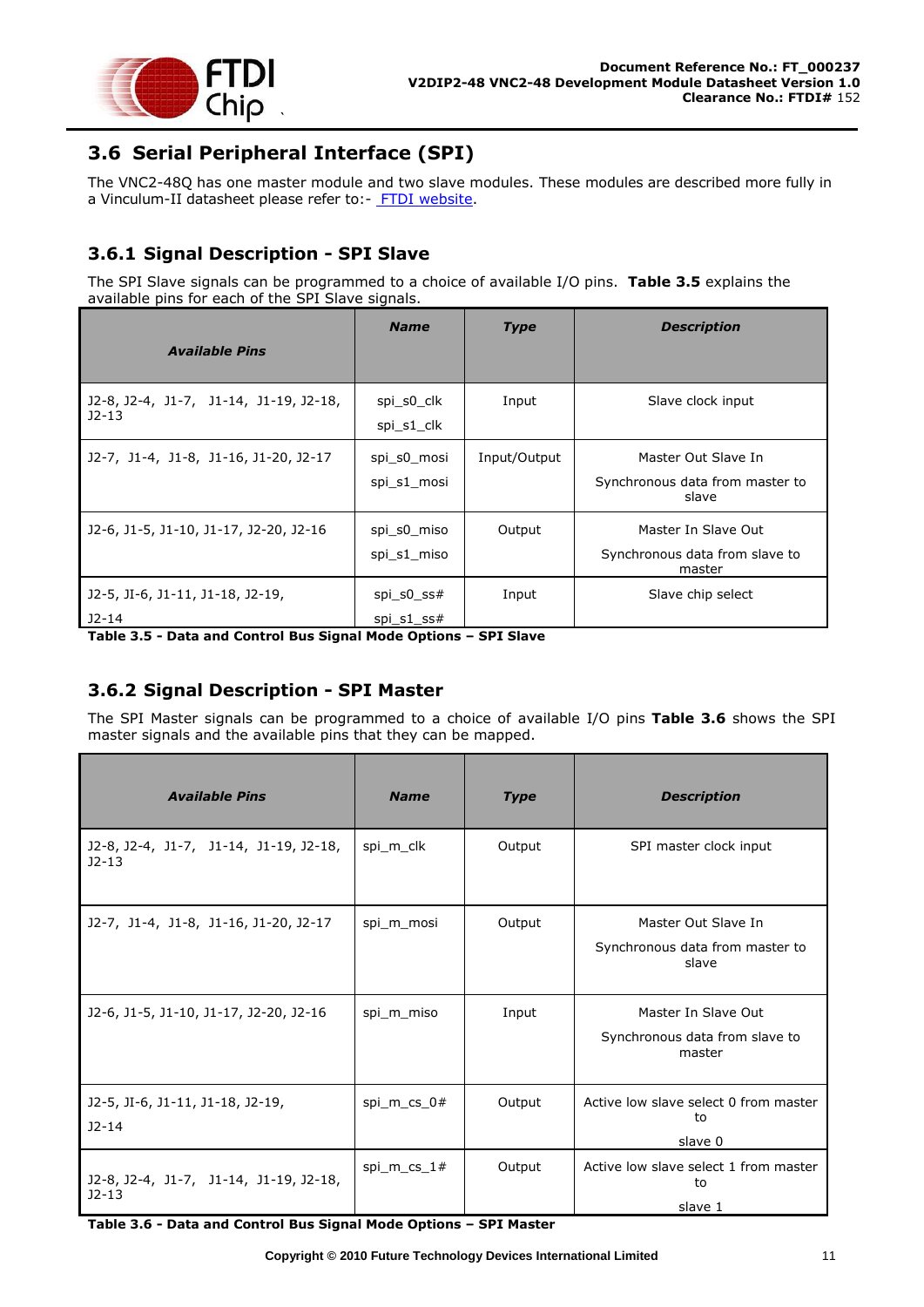

### <span id="page-12-0"></span>**3.7 Parallel FIFO Interface-Asynchronous Mode**

The Parallel FIFO Asynchronous mode, functionally the same as the Parallel FIFO Interface present in VDIP2 has an eight bit parallel data bus, individual read and write strobes and two hardware flow control signals.

#### <span id="page-12-1"></span>**3.7.1 Signal Description - Parallel FIFO Interface**

The Parallel FIFO Interface signals can be programmed to a choice of available I/O pins. **[Table 3.7](#page-12-2)** shows the Parallel FIFO Interface signals and the pins that they can be mapped.

| <b>Available Pins</b>                             | <b>Name</b>    | <b>Type</b> | <b>Description</b>                                                                                                                                                               |
|---------------------------------------------------|----------------|-------------|----------------------------------------------------------------------------------------------------------------------------------------------------------------------------------|
| J2-8, J2-4, J1-7, J1-14, J1-19, J2-18,<br>$J2-13$ | fifo_data[0]   | I/O         | FIFO data bus Bit 0                                                                                                                                                              |
| J2-7, J1-4, J1-8, J1-16, J1-20, J2-17             | fifo $data[1]$ | I/O         | FIFO data bus Bit 1                                                                                                                                                              |
| J2-6, J1-5, J1-10, J1-17, J2-20, J2-16            | fifo_data[2]   | I/O         | FIFO data bus Bit 2                                                                                                                                                              |
| J2-5, JI-6, J1-11, J1-18, J2-19,<br>$J2-14$       | fifo_data[3]   | I/O         | FIFO data bus Bit 3                                                                                                                                                              |
| J2-8, J2-4, J1-7, J1-14, J1-19, J2-18,<br>J2-13   | fifo_data[4]   | I/O         | FIFO data bus Bit 4                                                                                                                                                              |
| J2-7, J1-4, J1-8, J1-16, J1-20, J2-17             | fifo_data[5]   | I/O         | FIFO data bus Bit 5                                                                                                                                                              |
| J2-6, J1-5, J1-10, J1-17, J2-20, J2-16            | fifo_data[6]   | I/O         | FIFO data bus Bit 6                                                                                                                                                              |
| J2-5, JI-6, J1-11, J1-18, J2-19,<br>$J2-14$       | fifo_data[7]   | I/O         | FIFO data bus Bit 7                                                                                                                                                              |
| J2-8, J2-4, J1-7, J1-14, J1-19, J2-18,<br>$J2-13$ | fifo_rxf#      | Output      | When high, do not read data from<br>the FIFO. When low, there is data<br>available in the FIFO which can be<br>read by strobing fifo_rd# low, then<br>high.                      |
| J2-7, J1-4, J1-8, J1-16, J1-20, J2-17             | fifo_txe#      | Output      | When high, do not write data into the<br>FIFO. When low, data can be written<br>into the FIFO by strobing fifo_wr#<br>high, then low.                                            |
| J2-6, J1-5, J1-10, J1-17, J2-20, J2-16            | fifo_rd#       | Input       | Enables the current FIFO data byte<br>on D0D7 when low. Fetches the<br>next FIFO data byte (if available)<br>from the receive FIFO buffer when<br>fifo_rd# goes from high to low |
| J2-5, JI-6, J1-11, J1-18, J2-19, J2-14            | fifo_wr#       | Input       | Writes the data byte on the D0D7<br>pins into the transmit FIFO buffer<br>when fifo_wr# goes from high to low.                                                                   |

<span id="page-12-2"></span>**Table 3.7 - Data and Control Bus Signal Mode Options – Parallel FIFO Interface**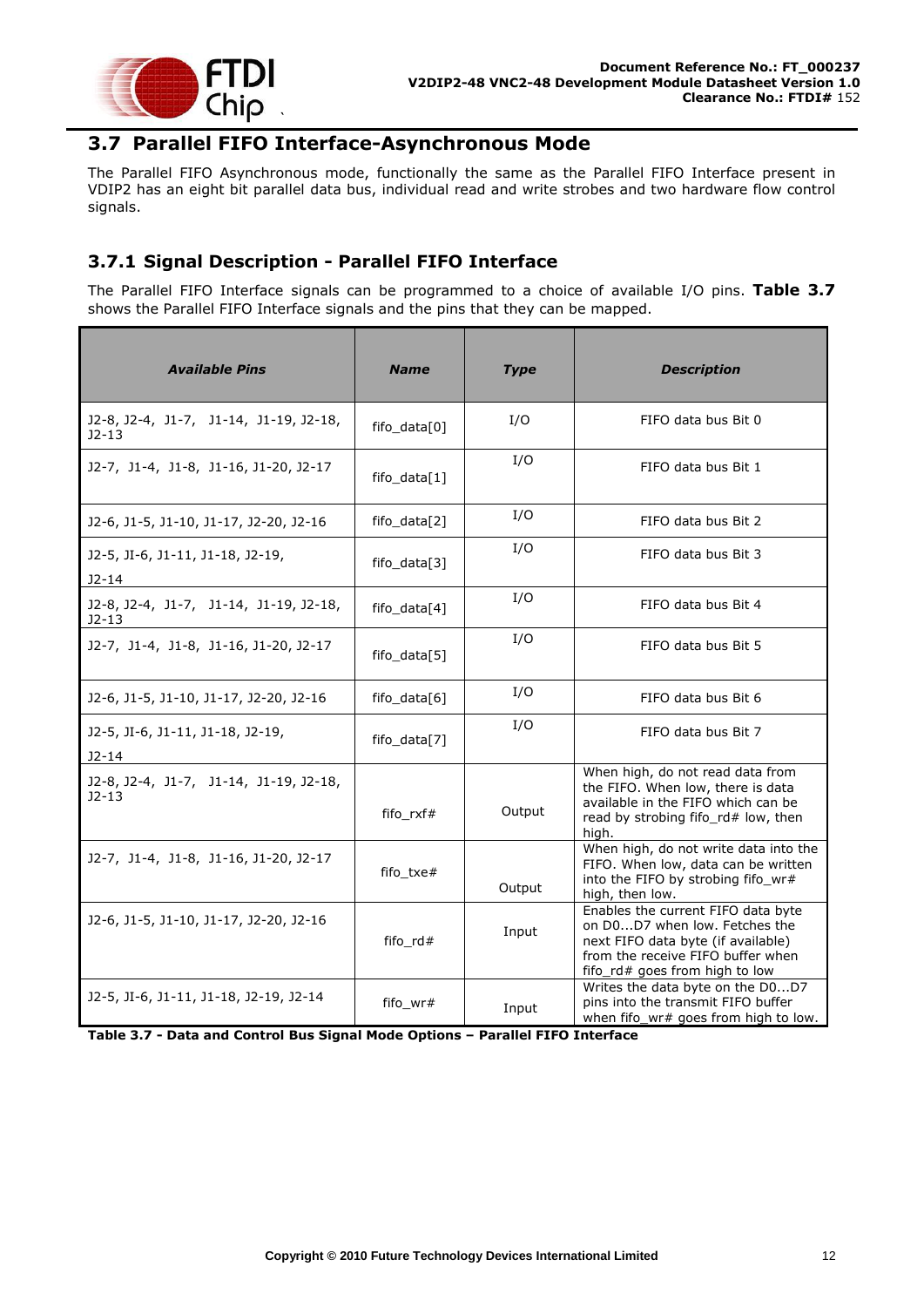

#### <span id="page-13-0"></span>**3.7.2 Timing Diagram – Asynchronous FIFO Mode Read and Write Cycle**

When in Asynchronous FIFO interface mode, the timing of a read and write operation on the FIFO interface is shown in **[Figure 3.4](#page-13-1)** and **[Table 3.8](#page-13-2)** Read Timing



<span id="page-13-1"></span>**Figure 3.4 – Asynchronous FIFO Mode Read and Write Cycle.**

| <b>Time</b> | <b>Description</b>                | <b>Min</b> | <b>Max</b> | <b>Unit</b> |
|-------------|-----------------------------------|------------|------------|-------------|
| t1          | $RD#$ inactive to RXF#            | 1          | 14         | ns          |
| t2          | RXF# inactive after $RD#$ cycle   | 100        |            | ns          |
| t3          | RD# to Data                       | 1          | 14         | ns          |
| t4          | RD# active pulse width            | 30         |            | ns          |
| t5          | $RD#$ active after RXF#           | 0          |            | ns          |
| t6          | WR# active to TXE# inactive       | 1          | 14         | ns          |
| t7          | TXE# inactive after WR# cycle     | 100        |            | ns          |
| t8          | DATA to TXE# active setup time    | 5          |            | ns          |
| t9          | DATA hold time after WR# inactive | 5          |            | ns          |
| t10         | WR# active pulse width            | 30         |            | ns          |
| t11         | WR# active after TXE#             | ŋ          |            | ns          |

#### <span id="page-13-2"></span>**Table 3.8 - Asynchronous FIFO Mode Read Cycle Timing**

In asynchronous mode an external device can control data transfer driving FIFO\_WR# and FIFO\_RD# inputs. In contrast to synchronous mode, in asynchronous mode the 245 FIFO module generates the output enable EN# signal. EN# signal is effectively the read signal RD#.

Current byte is available to be read when FIFO\_RD# goes low. When FIFO\_RD# goes high, FIFO\_RXF# output will also go high. It will only become low again when there is another byte to read.

When FIFO\_WR# goes low FIFO\_TXE# flag will always go high. FIFO\_TXE# goes low again only when there is still space for data to be written in to the module.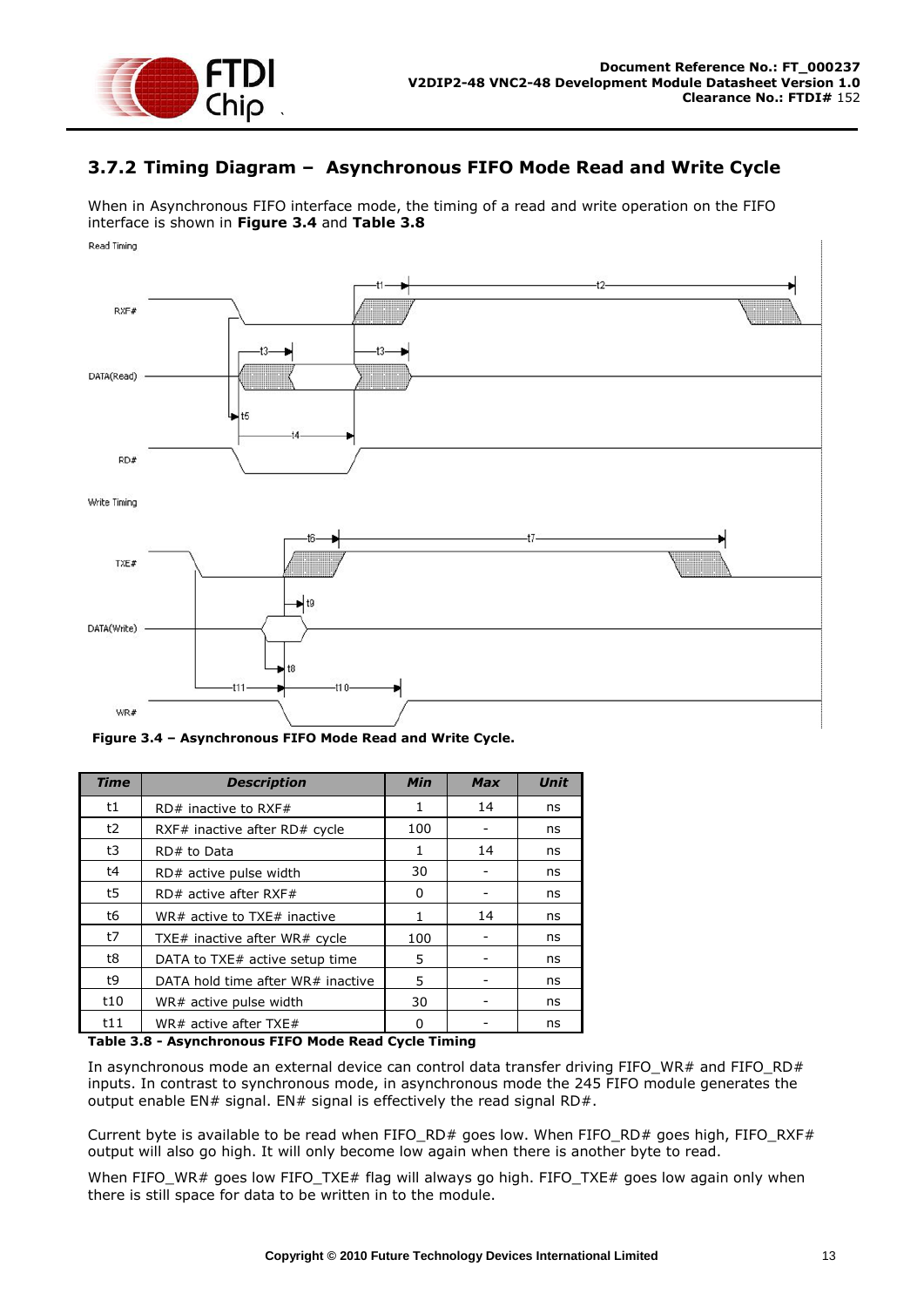

# <span id="page-14-0"></span>**3.8 Parallel FIFO Interface-Synchronous Mode**

The Parallel FIFO Synchronous mode has an eight bit data bus, individual read and write strobes, two hardware flow control signals, an output enable and a clock out.

The synchronous FIFO mode uses the parallel FIFO interface signals detailed in **[Table 3.7](#page-12-2)** and an additional two signals detailed in **[Table 3.9](#page-14-1)**.

| <b>Available Pins</b>                             | <b>Name</b> | <b>Type</b> | <b>Description</b> |
|---------------------------------------------------|-------------|-------------|--------------------|
| J2-8, J2-4, J1-7, J1-14, J1-19, J2-18,<br>$J2-13$ | fifo oe#    | Output      | FIFO Output Enable |
| J2-7, J1-4, J1-8, J1-16, J1-20, J2-17             | fifo clkout | Output      | FIFO Output Enable |

<span id="page-14-1"></span>**Table 3.9 - Data and Control Bus Signal Mode Options – Synchronous FIFO mode**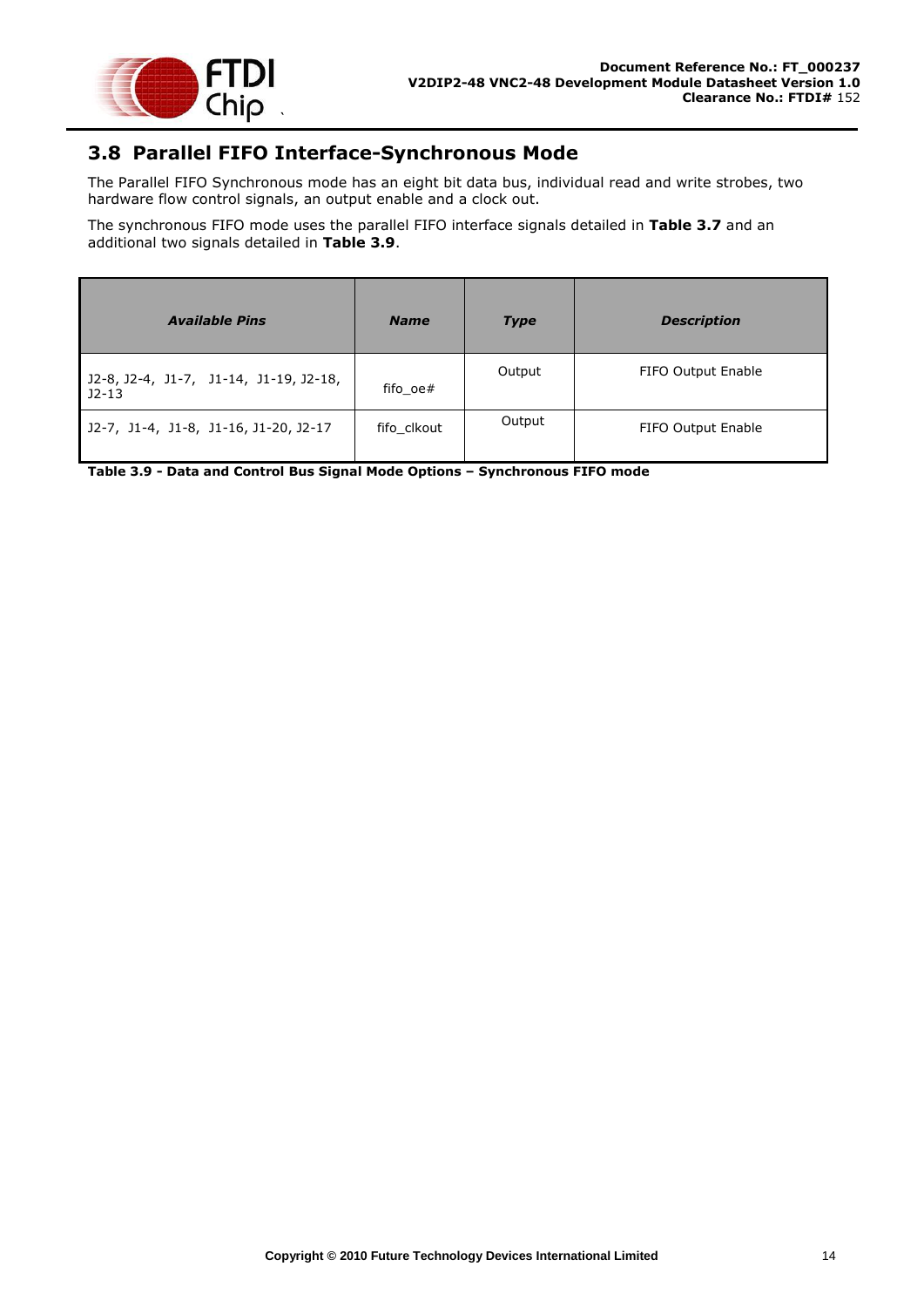

#### <span id="page-15-0"></span>**3.8.1 Timing Diagram – Synchronous FIFO Mode Read and Write Cycle**

When in Synchronous FIFO interface mode, the timing of a read and write operation on the FIFO interface are shown in **[Figure 3.5](#page-15-1)** and **[Table 3.10](#page-15-2)**



<span id="page-15-1"></span>**Figure 3.5 - Synchronous FIFO Mode Read and Write Cycle**

| <b>Time</b> | <b>Description</b>        | <b>Min</b>   | <b>Typical</b> | <b>Max</b> | Uni |
|-------------|---------------------------|--------------|----------------|------------|-----|
| t1          | CLKOUT period             |              | 20.83          |            | ns  |
| t2          | CLKOUT high period        | 9.38         | 10.42          | 11.46      | ns  |
| t3          | CLKOUT low period         | 9.38         | 10.42          | 11.46      | ns  |
| t4          | CLKOUT to RXF#            | 1            |                | 7.83       | ns  |
| t5          | CLKOUT to read DATA valid | $\mathbf{1}$ |                | 7.83       | ns  |
| t6          | OE# to read DATA valid    | 1            |                | 7.83       | ns  |
| t7          | CLKOUT to OE#             | 1            |                | 7.83       | ns  |
| t8          | RD# setup time            | 12           |                |            | ns  |
| t9          | RD# hold time             | 0            |                |            | ns  |
| t10         | <b>CLKOUT TO TXE#</b>     | 1            |                |            | ns  |
| t11         | Write DATA setup time     | 12           |                |            | ns  |
| t12         | Write DATA hold time      | $\Omega$     |                |            | ns  |
| t13         | WR# setup time            | 12           |                |            | ns  |
| t14         | WR# hold time             | 0            |                |            | ns  |

<span id="page-15-2"></span>**Table 3.10 - Synchronous FIFO Mode Read and Write Cycle Timing**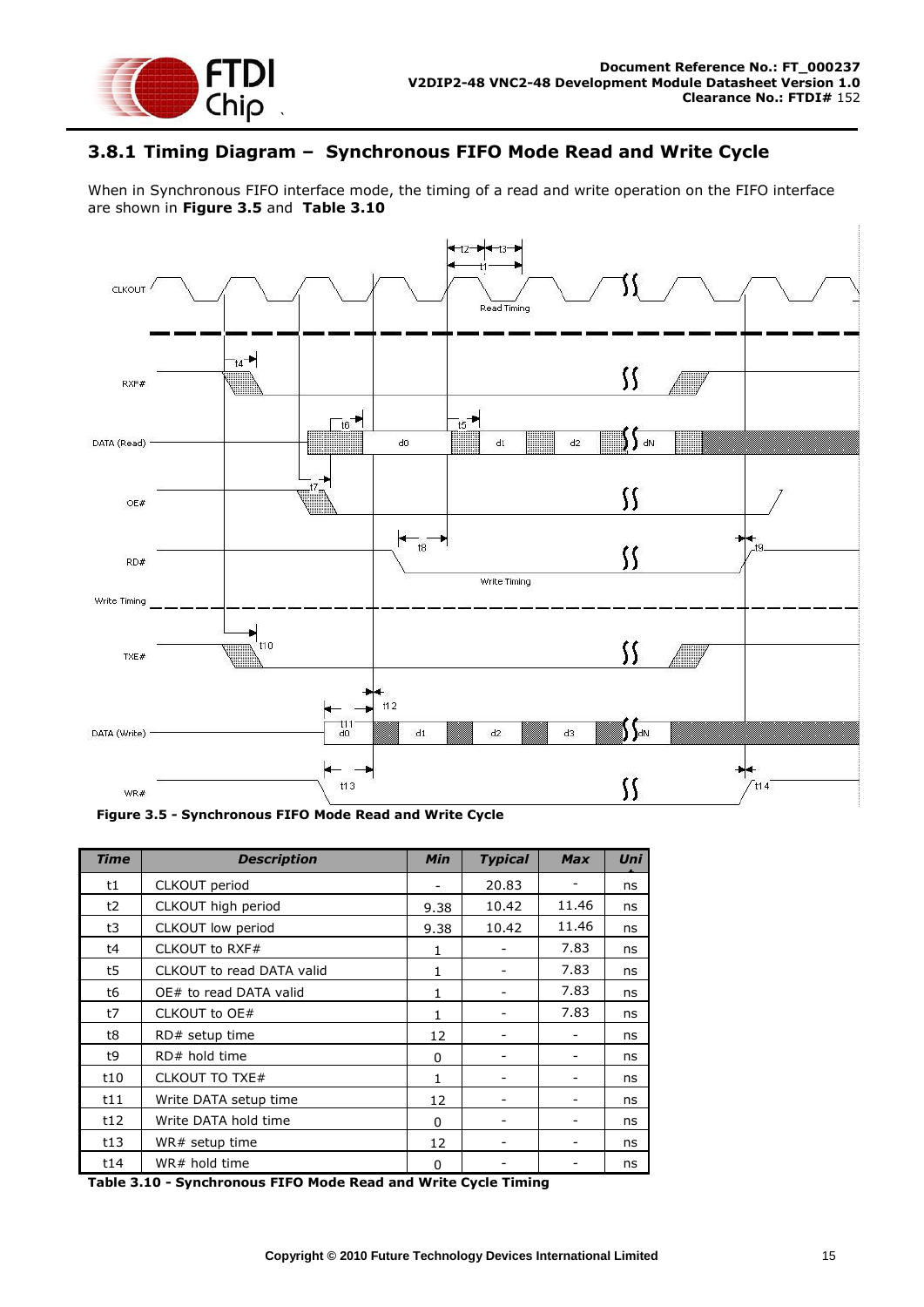

In synchronous mode data can be transmitted to and from the FIFO module on each clock edge. An external device synchronises to the CLKOUT output and it also has access to the output enable OE# input to control data flow. An external device should drive output enable OE# low before pulling RD# line down.

When bursts of data are to be read from the module RD# should be kept low. RXF# remains low when there is still data to be read. Similarly when bursts of data are to be written to the module WR# should be kept low. TXE# remains low when there is still space available for the data to be written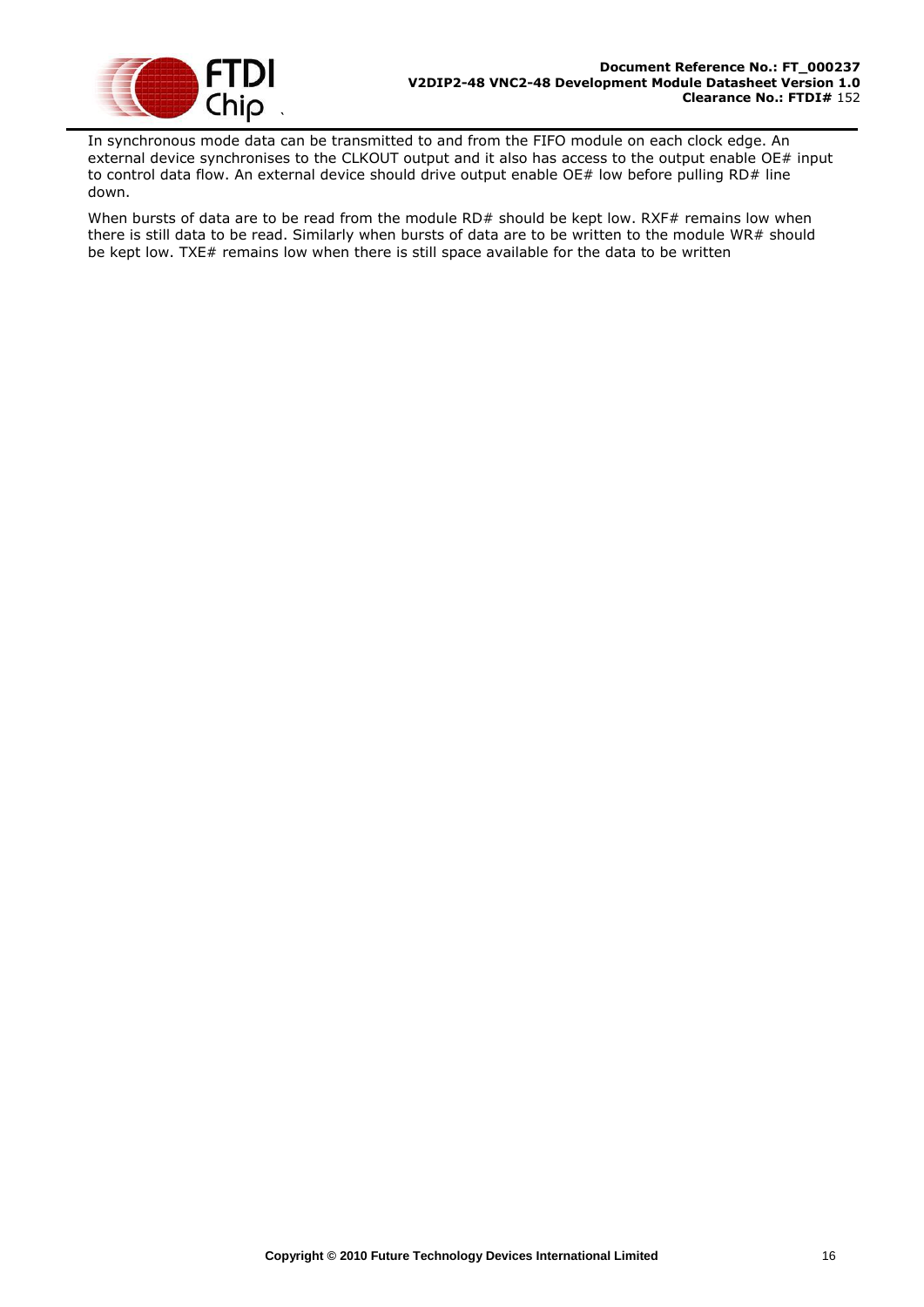

## <span id="page-17-0"></span>**3.9 Debugger Interface**

The purpose of the debugger interface is to provide access to the VNC2 silicon/firmware debugger. The debug interface can be accessed by connecting a debug module to the J3 connector. This debug module will give access to the debugger through a USB connection to a PC via the Integrated Development Environment (IDE). The IDE is a graphical interface to the VNC2 software development tool-chain and gives the following debug capabilities through the debugger interface:

- Flash Erase, Write and Program.
- Application debug application code can have breakpoints, be single stepped and can be halted.  $\bullet$
- Detailed internal debug memory and register read/write access.  $\bullet$

The Debugger Interface, and how to use it, is further described in the following applications Note [Vinculum-II Debug Interface Description](http://www.ftdichip.com/Documents/AppNotes/AN_138_Vinculum-II_Debug_Interface_Description.pdf)

#### <span id="page-17-1"></span>**3.9.1 Signal Description - Debugger Interface**

**[Table 3.11](#page-17-2)** shows the signals and pins description for the debugger interface pin header J3

| Pin No. | <b>Name</b>     | <b>Name</b><br>On PCB | <b>Type</b>      | <b>Description</b>                                                                                                                                                                                                                                                      |
|---------|-----------------|-----------------------|------------------|-------------------------------------------------------------------------------------------------------------------------------------------------------------------------------------------------------------------------------------------------------------------------|
| $J3-1$  | IO <sub>0</sub> | <b>DBG</b>            | I/O              | Debugger Interface                                                                                                                                                                                                                                                      |
| $J3-2$  |                 | [Key]                 |                  | Not connected. Used to make sure that the<br>debug module is connected correctly.                                                                                                                                                                                       |
| $J3-3$  | <b>GND</b>      | <b>GND</b>            | <b>PWR</b>       | Module ground supply pin                                                                                                                                                                                                                                                |
| $3 - 4$ | RFSFT#          | RST#                  | Input            | Can be used by an external device to reset<br>the VNCL2. This pin is also used in<br>combination with $PROG#$ and the UART<br>interface to program firmware into the<br>VNC <sub>2</sub> .                                                                              |
| $J3-5$  | PROG#           | PRG#                  | Input            | This pin is used in combination with the<br>RESET# pin and the UART interface to<br>program firmware into the VNC2.                                                                                                                                                     |
| $J3-6$  | 5V <sub>0</sub> | <b>VCC</b>            | <b>PWR Input</b> | 5.0V module supply pin. This pin can be<br>used to provide the 5.0V input to the<br>V2DIP2-48 when the V2DIP2-48 is not<br>powered from the USB connector (VBUS)<br>or the debugger interface. Also connected<br>to DIL connector pins J1-2, J1-3 and J1-9<br>and J3-6. |

<span id="page-17-2"></span>**Table 3.11 - Signal Name and Description – Debugger Interface**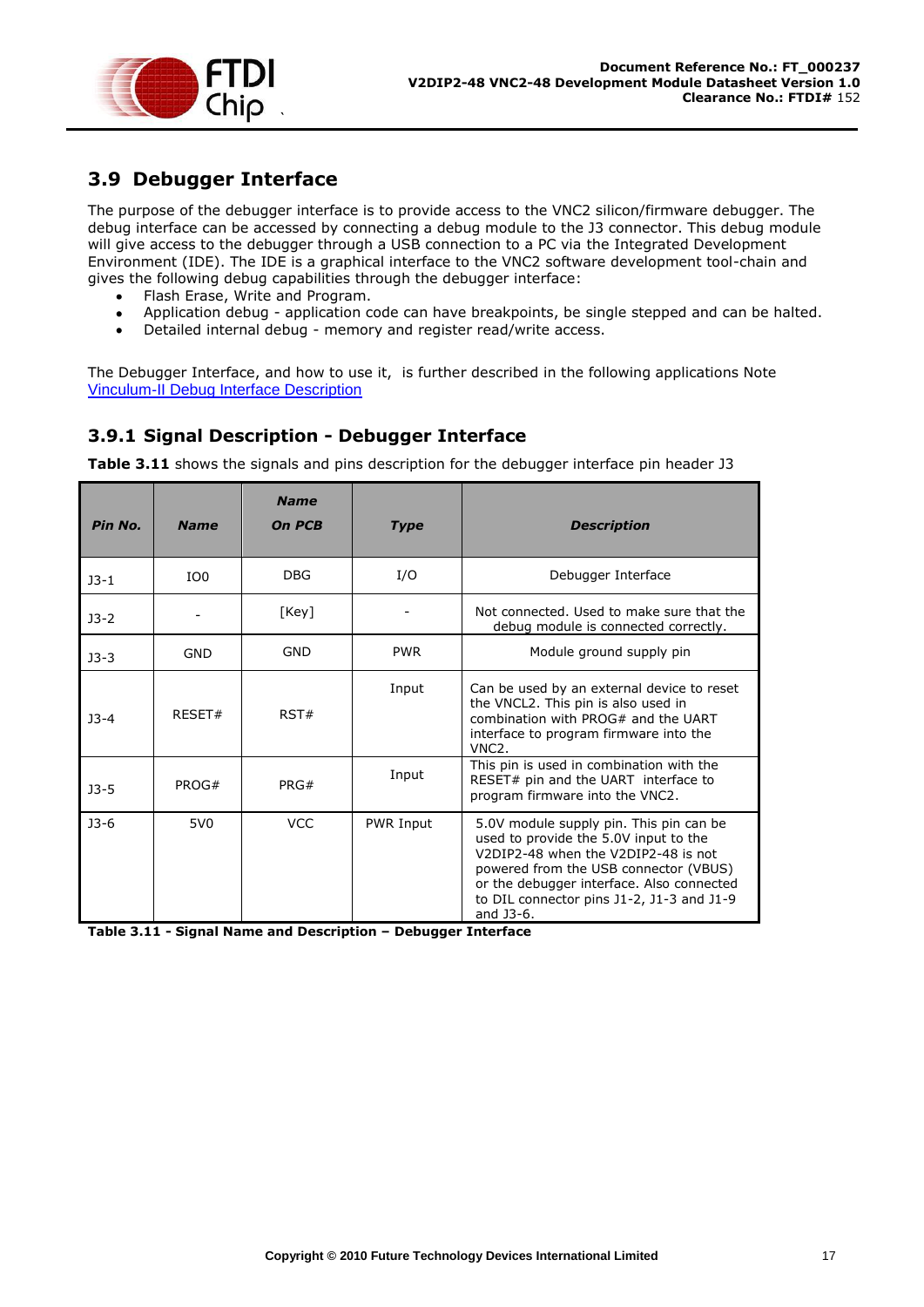

## <span id="page-18-0"></span>**4 Firmware**

## <span id="page-18-1"></span>**4.1 Firmware Support**

The VNC2 on the V2DIP2-48 can be programmed with the customers own firmware created using the Vinculum II firmware development tool chain or with various pre-compiled firmware profiles to allow a designer to easily change the functionality of the chip. Please refer to:- [FTDI website](http://www.ftdichip.com/) for full details on available pre-compiled firmware

## <span id="page-18-2"></span>**4.2 Available Firmware**

V2DAP firmware is currently available: USB Host for single Flash Disk and general purpose USB peripherals. Selectable UART, FIFO or SPI interface command monitor. please refer to:- [FTDI website](http://www.ftdichip.com/) for full details.

# <span id="page-18-3"></span>**4.3 Firmware Upgrades**

Refer to the debugger interface section which can be used to update the firmware.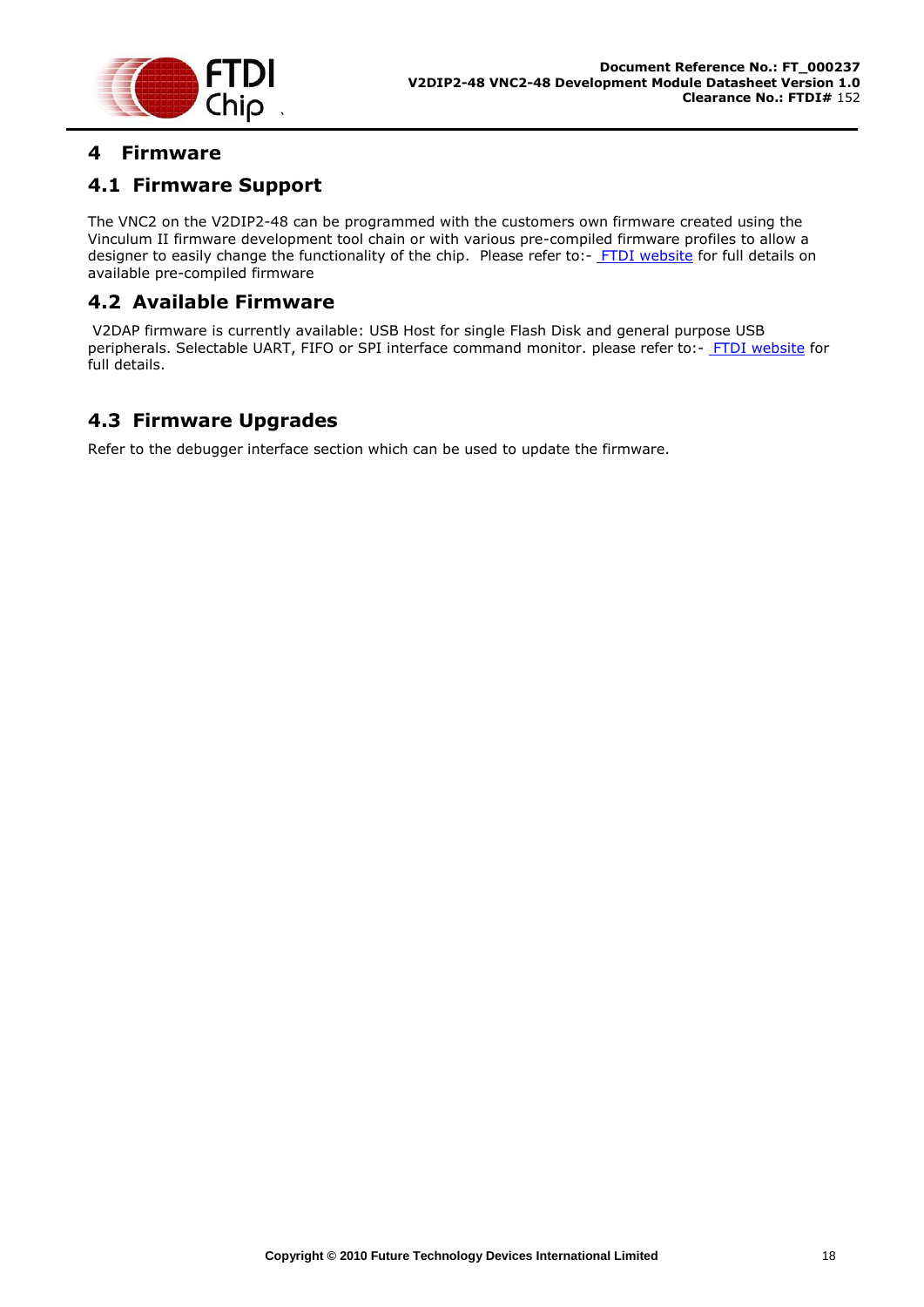

## <span id="page-19-0"></span>**5 Mechanical Dimensions**



<span id="page-19-1"></span>**Figure 5.1 V2DIP2 48 Dimensions (Top View)**



#### <span id="page-19-2"></span>**Figure 5.2 V2DIP2 48 Dimensions (Side View)**

Tolerance is ±0.20mm

All dimensions are in mm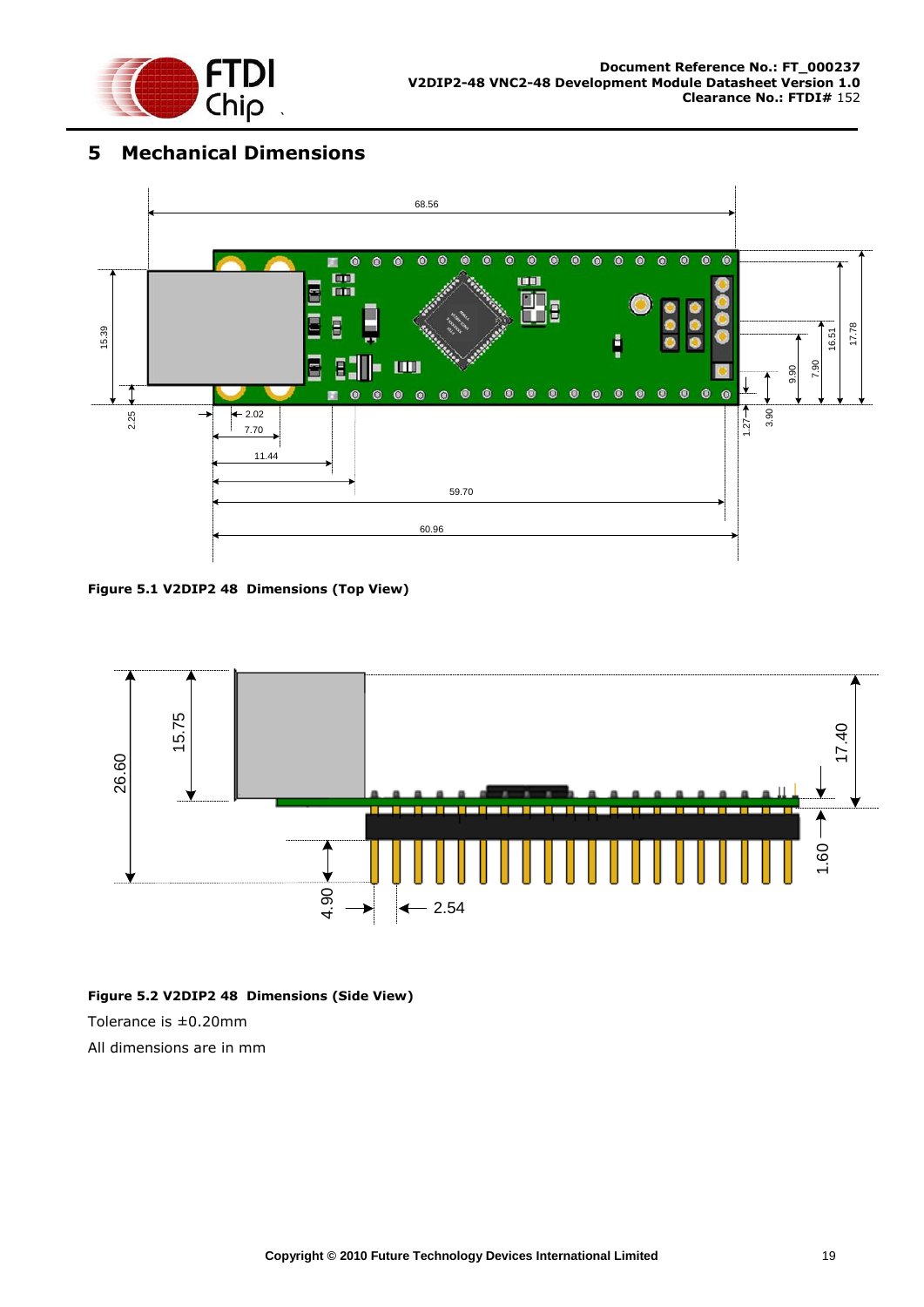

## <span id="page-20-0"></span>**6 Schematic Diagram**



<span id="page-20-1"></span>**Figure 6.1 - Schematic Diagram**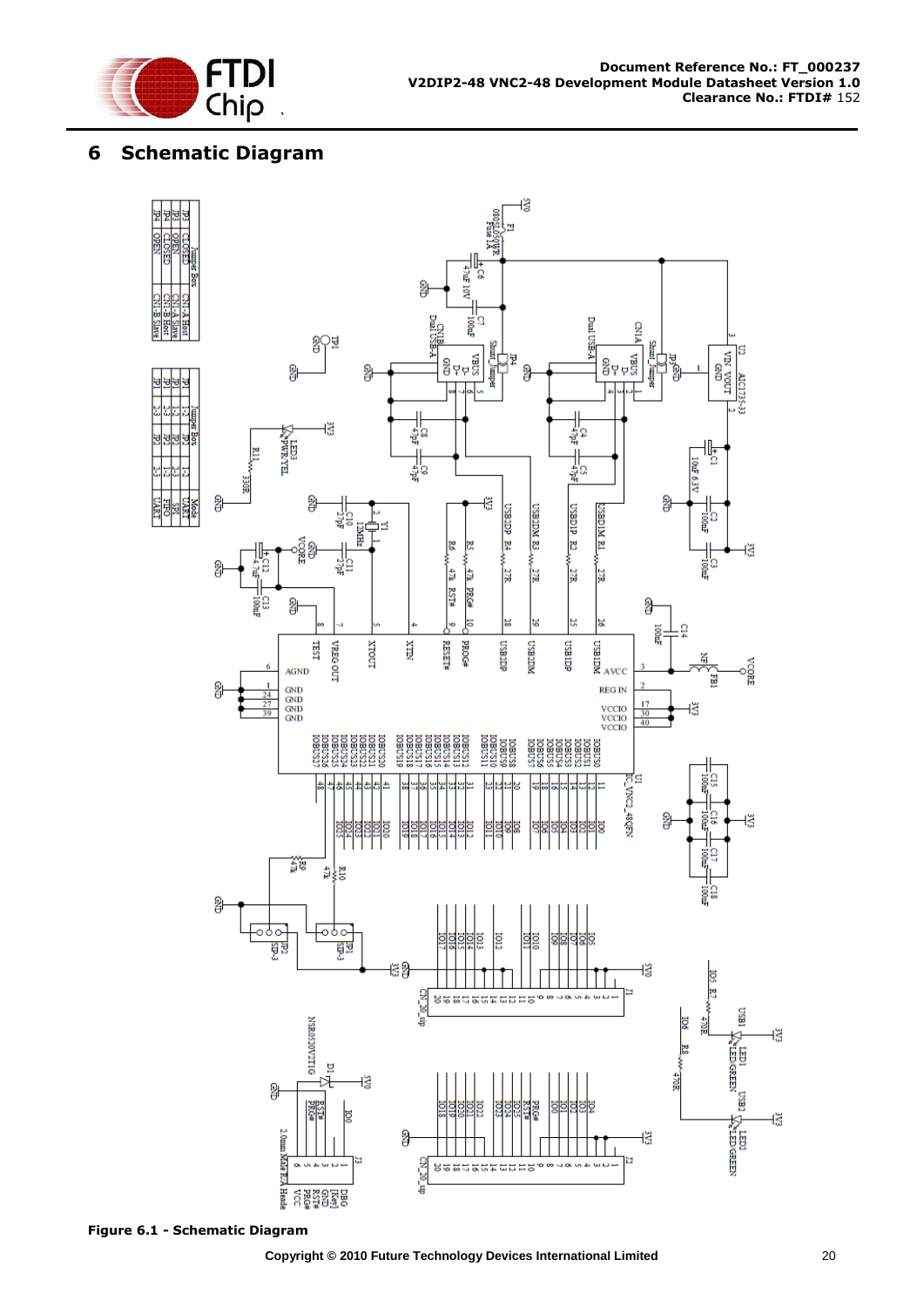

#### <span id="page-21-0"></span>**7 Contact Information**

#### **Head Office – Glasgow, UK**

Future Technology Devices International Limited Unit 1, 2 Seaward Place, Centurion Business Park Glasgow, G41 1HH United Kingdom Tel: +44 (0) 141 429 2777 Fax: +44 (0) 141 429 2758

E-mail (Sales) [sales1@ftdichip.com](mailto:sales1@ftdichip.com) E-mail (Support) [support1@ftdichip.com](mailto:support1@ftdichip.com) E-mail (General Enquiries) [admin1@ftdichip.com](mailto:admin1@ftdichip.com) Web Site URL [http://www.ftdichip.com](http://www.ftdichip.com/) Web Shop URL [http://www.ftdichip.com](http://www.ftdichip.com/)

#### **Branch Office – Taipei, Taiwan**

Future Technology Devices International Limited (Taiwan) 2F, No 516, Sec. 1 NeiHu Road Taipei 114 Taiwan, R.O.C. Tel: +886 (0) 2 8791 3570 Fax: +886 (0) 2 8791 3576

E-mail (Sales) [tw.sales1@ftdichip.com](mailto:tw.sales1@ftdichip.com) E-mail (Support) [tw.support1@ftdichip.com](mailto:tw.support1@ftdichip.com) E-mail (General Enquiries) [tw.admin1@ftdichip.com](mailto:tw.admin1@ftdichip.com) Web Site URL [http://www.ftdichip.com](http://www.ftdichip.com/)

#### **Branch Office – Hillsboro, Oregon, USA**

Future Technology Devices International Limited (USA) 7235 NW Evergreen Parkway, Suite 600 Hillsboro, OR 97123-5803 USA Tel: +1 (503) 547 0988 Fax: +1 (503) 547 0987

E-Mail (Sales) [us.sales@ftdichip.com](mailto:us.sales@ftdichip.com)<br>E-Mail (Support) us.admin@ftdichip.com [us.admin@ftdichip.com](mailto:us.admin@ftdichip.com) Web Site URL [http://www.ftdichip.com](http://www.ftdichip.com/)

#### **Branch Office – Shanghai, China**

Future Technology Devices International Limited (China) Room 408, 317 Xianxia Road, ChangNing District, ShangHai, China

Tel: +86 [\(21\) 6](LiveCall:(503)547-0988)2351596 Fax: +8[6\(21\) 6](LiveCall:(503)547-0987)2351595

E-Mail (Sales): [cn.sales@ftdichip.com](mailto:cn.sales@ftdichip.com) E-Mail (Support): c[n.support@ftdichip.](mailto:.support@ftdichip)com E-Mail (General Enquiries): cn[.admin1@ftdichip.com](mailto:admin1@ftdichip.com) Web Site URL [http://www.ftdichip.com](http://www.ftdichip.com/)

#### **Distributor and Sales Representatives**

Please visit the Sales Network page of the FTDI Web site for the contact details of our distributor(s) and sales representative(s) in your country.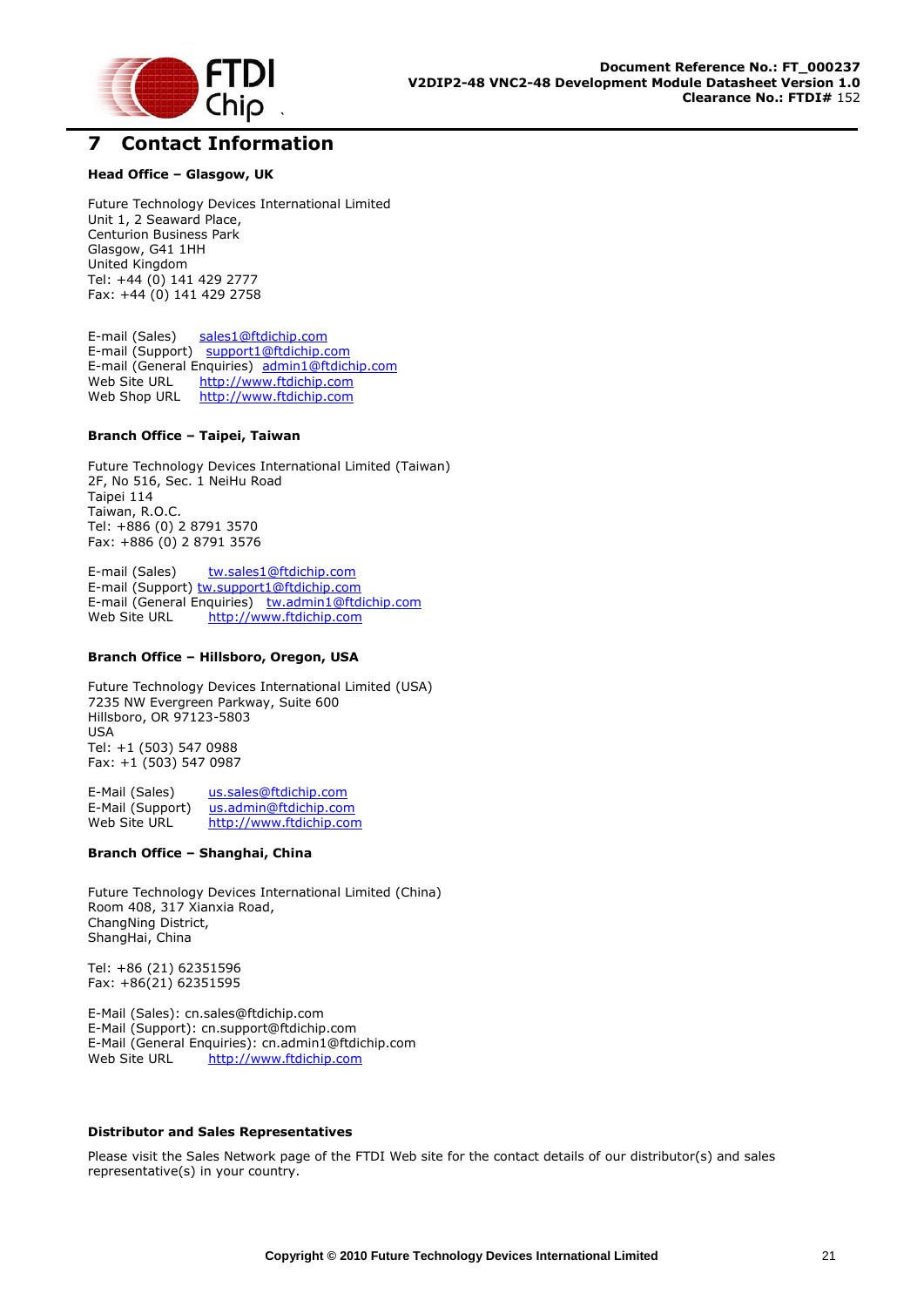

## <span id="page-22-0"></span>**Appendix A – References**

Application and Technical Notes

[Vinculum-II IO Cell](http://www.ftdichip.com/Documents/AppNotes/AN_137_Vinculum-II%20IO_Cell_Description.pdf) Description

[Vinculum-II Debug Interface Description](http://www.ftdichip.com/Documents/AppNotes/AN_138_Vinculum-II_Debug_Interface_Description.pdf)

[Vinculum-II IO Mux Explained](http://www.ftdichip.com/Documents/AppNotes/AN_139_Vinculum-II%20IO_Mux%20Explained.pdf)

[Vinculum-II PWM Example](http://www.ftdichip.com/Documents/AppNotes/AN_140_Vinculum-II_PWM_Example.pdf)

[Migrating Vinculum Designs From VNC1L to VNC2-48L1A](http://www.ftdichip.com/Documents/AppNotes/AN_118_Migrating_Vinculum_Designs_From_VNC1L_to_VNC2-48L1A.pdf)

[Vinculum-II Errata Technical Note](http://www.ftdichip.com/Documents/TechnicalNotes/TN_118_VNC2%20Errata%20Technical%20Note.pdf)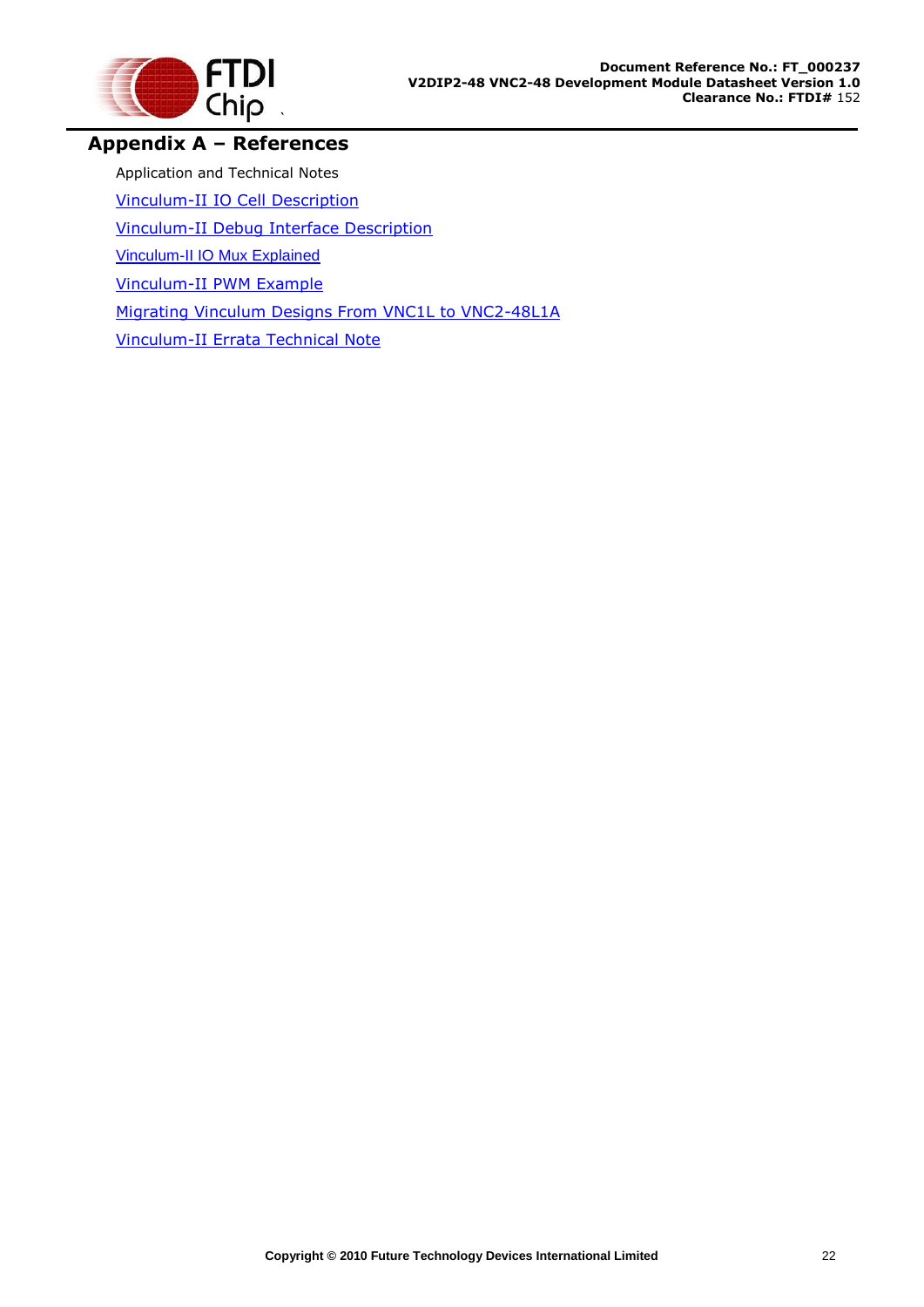

# <span id="page-23-0"></span>**Appendix B– List of Figures and Tables**

#### <span id="page-23-1"></span>**List of Figures**

#### <span id="page-23-2"></span>**List of Tables**

| Table 3.7 - Data and Control Bus Signal Mode Options - Parallel FIFO Interface  12 |  |
|------------------------------------------------------------------------------------|--|
|                                                                                    |  |
| Table 3.9 - Data and Control Bus Signal Mode Options - Synchronous FIFO mode  14   |  |
|                                                                                    |  |
|                                                                                    |  |
|                                                                                    |  |